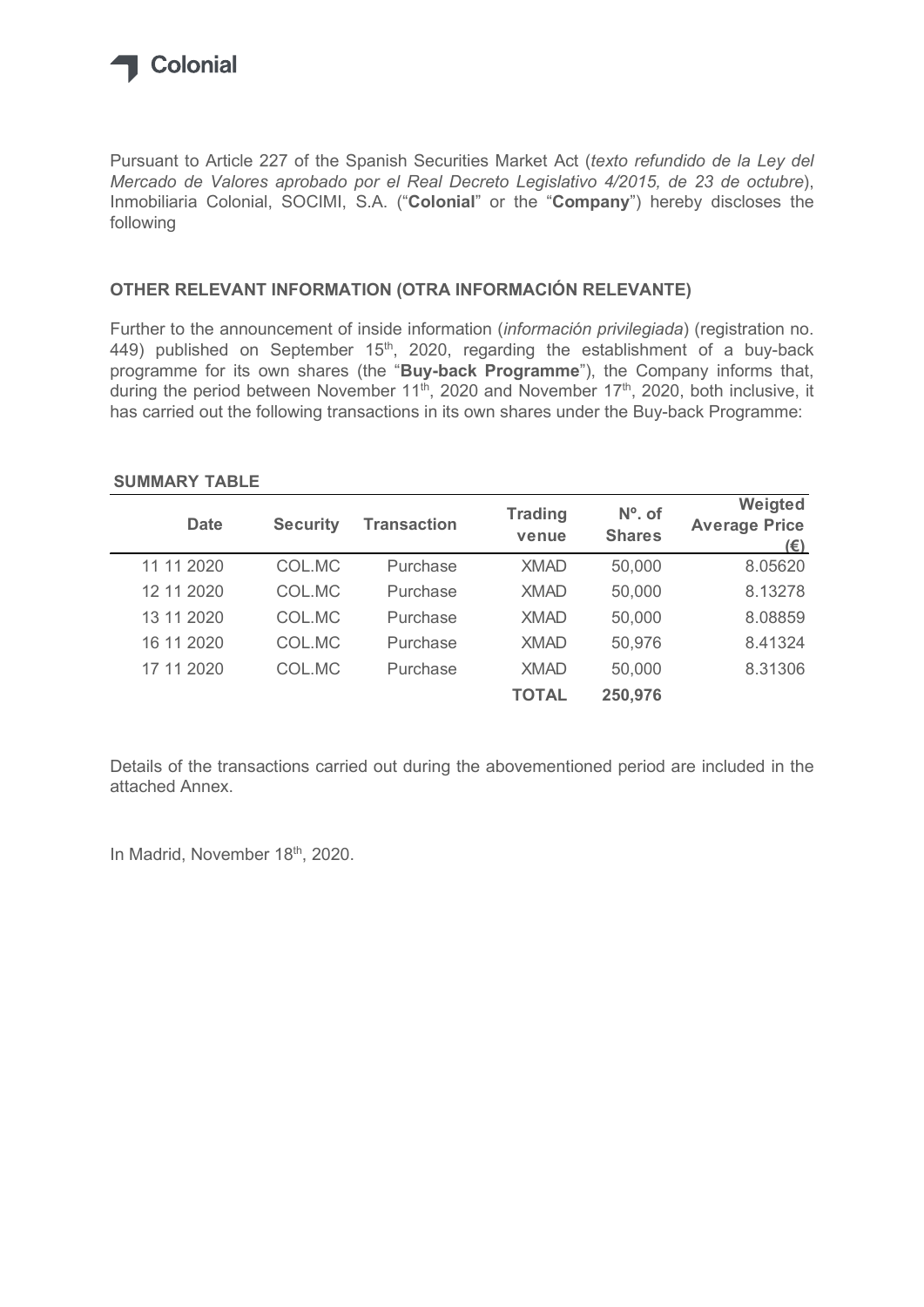# ANNEX

| $N^{\circ}$ . of<br><b>Trading</b><br><b>Security</b><br><b>Transaction</b><br>Price $(\epsilon)$<br>Intermediary<br>Date<br><b>Shares</b><br>venue<br>COL.MC<br><b>XMAD</b><br>8.1<br>Purchase<br>1,000<br>11 11 2020<br>COL.MC<br>XMAD<br>31<br>8.1<br>Banco Sabadell, S.A.<br>Purchase<br>COL.MC<br><b>XMAD</b><br>681<br>Banco Sabadell, S.A.<br>11 11 2020<br>Purchase<br>8.14<br>COL.MC<br><b>XMAD</b><br>11 11 2020<br>Purchase<br>343<br>8.14<br>Banco Sabadell, S.A.<br>11 11 2020<br>COL.MC<br>XMAD<br>36<br>Purchase<br>8.14<br>COL.MC<br>XMAD<br>2,500<br>Banco Sabadell, S.A.<br>11 11 2020<br>Purchase<br>8.06<br>COL.MC<br>XMAD<br>1,000<br>11 11 2020<br>Purchase<br>8.06<br>Banco Sabadell, S.A.<br>COL.MC<br>11 11 2020<br>Purchase<br><b>XMAD</b><br>1,000<br>8.06<br>COL.MC<br><b>XMAD</b><br>500<br>Banco Sabadell, S.A.<br>11 11 2020<br>8.06<br>Purchase<br><b>XMAD</b><br>11 11 2020<br>COL.MC<br>Purchase<br>507<br>8.03<br>Banco Sabadell, S.A.<br>COL.MC<br>XMAD<br>363<br>11 11 2020<br>Purchase<br>8.03<br>Banco Sabadell, S.A.<br>COL.MC<br>XMAD<br>219<br>8.03<br>Banco Sabadell, S.A.<br>11 11 2020<br>Purchase<br>COL.MC<br><b>XMAD</b><br>3,779<br>7.945<br>11 11 2020<br>Purchase<br>Banco Sabadell, S.A.<br>800<br>11 11 2020<br>COL.MC<br>XMAD<br>7.945<br>Purchase<br>11 11 2020<br>COL.MC<br><b>XMAD</b><br>421<br>7.945<br>Purchase<br>COL.MC<br><b>XMAD</b><br>7.95<br>11 11 2020<br>Purchase<br>1,035<br>COL.MC<br><b>XMAD</b><br>1,081<br>7.955<br>11 11 2020<br>Purchase<br>11 11 2020<br>COL.MC<br><b>XMAD</b><br>7.91<br>Purchase<br>1,081<br>COL.MC<br>Purchase<br><b>XMAD</b><br>800<br>7.9<br>11 11 2020<br>COL.MC<br><b>XMAD</b><br>262<br>7.9<br>11 11 2020<br>Purchase<br><b>XMAD</b><br>1,064<br>11 11 2020<br>COL.MC<br>Purchase<br>7.95<br>COL.MC<br><b>XMAD</b><br>1,042<br>7.975<br>Purchase<br>11 11 2020<br>COL.MC<br><b>XMAD</b><br>167<br>7.975<br>Purchase<br>11 11 2020<br>COL.MC<br><b>XMAD</b><br>841<br>7.975<br>Purchase<br>COL.MC<br><b>XMAD</b><br>7.99<br>11 11 2020<br>Purchase<br>173<br>COL.MC<br>923<br>7.99<br>11 11 2020<br>Purchase<br><b>XMAD</b><br>COL.MC<br><b>XMAD</b><br>3<br>8.035<br>11 11 2020<br>Purchase<br>11 11 2020<br>COL.MC<br><b>XMAD</b><br>1,087<br>8.035<br>Purchase<br>COL.MC<br><b>XMAD</b><br>8.05<br>11 11 2020<br>Purchase<br>1,001<br>COL.MC<br><b>XMAD</b><br>8.06<br>11 11 2020<br>Purchase<br>1,018<br>COL.MC<br>Purchase<br><b>XMAD</b><br>8.065<br>11 11 2020<br>1,062<br>COL.MC<br><b>XMAD</b><br>687<br>8.08<br>11 11 2020<br>Purchase<br><b>XMAD</b><br>321<br>11 11 2020<br>COL.MC<br>Purchase<br>8.08<br>11 11 2020<br>COL.MC<br><b>XMAD</b><br>214<br>8.045<br>Purchase<br>COL.MC<br><b>XMAD</b><br>649<br>8.12<br>Purchase<br>COL.MC<br><b>XMAD</b><br>Purchase<br>800<br>8.12<br>COL.MC<br><b>XMAD</b><br>462<br>Purchase<br>8.12<br>572<br>COL.MC<br>Purchase<br><b>XMAD</b><br>8.1<br>COL.MC<br><b>XMAD</b><br>Purchase<br>453<br>8.1 |            |        |          | <b>ANNEX</b> |     |       |                      |
|-------------------------------------------------------------------------------------------------------------------------------------------------------------------------------------------------------------------------------------------------------------------------------------------------------------------------------------------------------------------------------------------------------------------------------------------------------------------------------------------------------------------------------------------------------------------------------------------------------------------------------------------------------------------------------------------------------------------------------------------------------------------------------------------------------------------------------------------------------------------------------------------------------------------------------------------------------------------------------------------------------------------------------------------------------------------------------------------------------------------------------------------------------------------------------------------------------------------------------------------------------------------------------------------------------------------------------------------------------------------------------------------------------------------------------------------------------------------------------------------------------------------------------------------------------------------------------------------------------------------------------------------------------------------------------------------------------------------------------------------------------------------------------------------------------------------------------------------------------------------------------------------------------------------------------------------------------------------------------------------------------------------------------------------------------------------------------------------------------------------------------------------------------------------------------------------------------------------------------------------------------------------------------------------------------------------------------------------------------------------------------------------------------------------------------------------------------------------------------------------------------------------------------------------------------------------------------------------------------------------------------------------------------------------------------------------------------------------------------------------------------------------------------------------------------------------------------------------------------------------------------------------------------------------------------------------------------------|------------|--------|----------|--------------|-----|-------|----------------------|
| Banco Sabadell, S.A.<br>Banco Sabadell, S.A.<br>Banco Sabadell, S.A.<br>Banco Sabadell, S.A.<br>Banco Sabadell, S.A.<br>Banco Sabadell, S.A.<br>Banco Sabadell, S.A.<br>Banco Sabadell, S.A.<br>Banco Sabadell, S.A.<br>Banco Sabadell, S.A.<br>Banco Sabadell, S.A.<br>Banco Sabadell, S.A.<br>Banco Sabadell, S.A.<br>Banco Sabadell, S.A.<br>Banco Sabadell, S.A.<br>Banco Sabadell, S.A.<br>Banco Sabadell, S.A.<br>Banco Sabadell, S.A.<br>Banco Sabadell, S.A.<br>Banco Sabadell, S.A.<br>Banco Sabadell, S.A.<br>Banco Sabadell, S.A.<br>Banco Sabadell, S.A.<br>Banco Sabadell, S.A.<br>Banco Sabadell, S.A.<br>Banco Sabadell, S.A.<br>Banco Sabadell, S.A.<br>Banco Sabadell, S.A.<br>Banco Sabadell, S.A.                                                                                                                                                                                                                                                                                                                                                                                                                                                                                                                                                                                                                                                                                                                                                                                                                                                                                                                                                                                                                                                                                                                                                                                                                                                                                                                                                                                                                                                                                                                                                                                                                                                                                                                                                                                                                                                                                                                                                                                                                                                                                                                                                                                                                                        |            |        |          |              |     |       |                      |
|                                                                                                                                                                                                                                                                                                                                                                                                                                                                                                                                                                                                                                                                                                                                                                                                                                                                                                                                                                                                                                                                                                                                                                                                                                                                                                                                                                                                                                                                                                                                                                                                                                                                                                                                                                                                                                                                                                                                                                                                                                                                                                                                                                                                                                                                                                                                                                                                                                                                                                                                                                                                                                                                                                                                                                                                                                                                                                                                                             | 11 11 2020 |        |          |              |     |       |                      |
|                                                                                                                                                                                                                                                                                                                                                                                                                                                                                                                                                                                                                                                                                                                                                                                                                                                                                                                                                                                                                                                                                                                                                                                                                                                                                                                                                                                                                                                                                                                                                                                                                                                                                                                                                                                                                                                                                                                                                                                                                                                                                                                                                                                                                                                                                                                                                                                                                                                                                                                                                                                                                                                                                                                                                                                                                                                                                                                                                             |            |        |          |              |     |       |                      |
|                                                                                                                                                                                                                                                                                                                                                                                                                                                                                                                                                                                                                                                                                                                                                                                                                                                                                                                                                                                                                                                                                                                                                                                                                                                                                                                                                                                                                                                                                                                                                                                                                                                                                                                                                                                                                                                                                                                                                                                                                                                                                                                                                                                                                                                                                                                                                                                                                                                                                                                                                                                                                                                                                                                                                                                                                                                                                                                                                             |            |        |          |              |     |       |                      |
|                                                                                                                                                                                                                                                                                                                                                                                                                                                                                                                                                                                                                                                                                                                                                                                                                                                                                                                                                                                                                                                                                                                                                                                                                                                                                                                                                                                                                                                                                                                                                                                                                                                                                                                                                                                                                                                                                                                                                                                                                                                                                                                                                                                                                                                                                                                                                                                                                                                                                                                                                                                                                                                                                                                                                                                                                                                                                                                                                             |            |        |          |              |     |       |                      |
|                                                                                                                                                                                                                                                                                                                                                                                                                                                                                                                                                                                                                                                                                                                                                                                                                                                                                                                                                                                                                                                                                                                                                                                                                                                                                                                                                                                                                                                                                                                                                                                                                                                                                                                                                                                                                                                                                                                                                                                                                                                                                                                                                                                                                                                                                                                                                                                                                                                                                                                                                                                                                                                                                                                                                                                                                                                                                                                                                             |            |        |          |              |     |       |                      |
|                                                                                                                                                                                                                                                                                                                                                                                                                                                                                                                                                                                                                                                                                                                                                                                                                                                                                                                                                                                                                                                                                                                                                                                                                                                                                                                                                                                                                                                                                                                                                                                                                                                                                                                                                                                                                                                                                                                                                                                                                                                                                                                                                                                                                                                                                                                                                                                                                                                                                                                                                                                                                                                                                                                                                                                                                                                                                                                                                             |            |        |          |              |     |       |                      |
|                                                                                                                                                                                                                                                                                                                                                                                                                                                                                                                                                                                                                                                                                                                                                                                                                                                                                                                                                                                                                                                                                                                                                                                                                                                                                                                                                                                                                                                                                                                                                                                                                                                                                                                                                                                                                                                                                                                                                                                                                                                                                                                                                                                                                                                                                                                                                                                                                                                                                                                                                                                                                                                                                                                                                                                                                                                                                                                                                             |            |        |          |              |     |       |                      |
|                                                                                                                                                                                                                                                                                                                                                                                                                                                                                                                                                                                                                                                                                                                                                                                                                                                                                                                                                                                                                                                                                                                                                                                                                                                                                                                                                                                                                                                                                                                                                                                                                                                                                                                                                                                                                                                                                                                                                                                                                                                                                                                                                                                                                                                                                                                                                                                                                                                                                                                                                                                                                                                                                                                                                                                                                                                                                                                                                             |            |        |          |              |     |       |                      |
|                                                                                                                                                                                                                                                                                                                                                                                                                                                                                                                                                                                                                                                                                                                                                                                                                                                                                                                                                                                                                                                                                                                                                                                                                                                                                                                                                                                                                                                                                                                                                                                                                                                                                                                                                                                                                                                                                                                                                                                                                                                                                                                                                                                                                                                                                                                                                                                                                                                                                                                                                                                                                                                                                                                                                                                                                                                                                                                                                             |            |        |          |              |     |       |                      |
|                                                                                                                                                                                                                                                                                                                                                                                                                                                                                                                                                                                                                                                                                                                                                                                                                                                                                                                                                                                                                                                                                                                                                                                                                                                                                                                                                                                                                                                                                                                                                                                                                                                                                                                                                                                                                                                                                                                                                                                                                                                                                                                                                                                                                                                                                                                                                                                                                                                                                                                                                                                                                                                                                                                                                                                                                                                                                                                                                             |            |        |          |              |     |       |                      |
|                                                                                                                                                                                                                                                                                                                                                                                                                                                                                                                                                                                                                                                                                                                                                                                                                                                                                                                                                                                                                                                                                                                                                                                                                                                                                                                                                                                                                                                                                                                                                                                                                                                                                                                                                                                                                                                                                                                                                                                                                                                                                                                                                                                                                                                                                                                                                                                                                                                                                                                                                                                                                                                                                                                                                                                                                                                                                                                                                             |            |        |          |              |     |       |                      |
|                                                                                                                                                                                                                                                                                                                                                                                                                                                                                                                                                                                                                                                                                                                                                                                                                                                                                                                                                                                                                                                                                                                                                                                                                                                                                                                                                                                                                                                                                                                                                                                                                                                                                                                                                                                                                                                                                                                                                                                                                                                                                                                                                                                                                                                                                                                                                                                                                                                                                                                                                                                                                                                                                                                                                                                                                                                                                                                                                             |            |        |          |              |     |       |                      |
|                                                                                                                                                                                                                                                                                                                                                                                                                                                                                                                                                                                                                                                                                                                                                                                                                                                                                                                                                                                                                                                                                                                                                                                                                                                                                                                                                                                                                                                                                                                                                                                                                                                                                                                                                                                                                                                                                                                                                                                                                                                                                                                                                                                                                                                                                                                                                                                                                                                                                                                                                                                                                                                                                                                                                                                                                                                                                                                                                             |            |        |          |              |     |       |                      |
|                                                                                                                                                                                                                                                                                                                                                                                                                                                                                                                                                                                                                                                                                                                                                                                                                                                                                                                                                                                                                                                                                                                                                                                                                                                                                                                                                                                                                                                                                                                                                                                                                                                                                                                                                                                                                                                                                                                                                                                                                                                                                                                                                                                                                                                                                                                                                                                                                                                                                                                                                                                                                                                                                                                                                                                                                                                                                                                                                             |            |        |          |              |     |       |                      |
|                                                                                                                                                                                                                                                                                                                                                                                                                                                                                                                                                                                                                                                                                                                                                                                                                                                                                                                                                                                                                                                                                                                                                                                                                                                                                                                                                                                                                                                                                                                                                                                                                                                                                                                                                                                                                                                                                                                                                                                                                                                                                                                                                                                                                                                                                                                                                                                                                                                                                                                                                                                                                                                                                                                                                                                                                                                                                                                                                             |            |        |          |              |     |       |                      |
|                                                                                                                                                                                                                                                                                                                                                                                                                                                                                                                                                                                                                                                                                                                                                                                                                                                                                                                                                                                                                                                                                                                                                                                                                                                                                                                                                                                                                                                                                                                                                                                                                                                                                                                                                                                                                                                                                                                                                                                                                                                                                                                                                                                                                                                                                                                                                                                                                                                                                                                                                                                                                                                                                                                                                                                                                                                                                                                                                             |            |        |          |              |     |       |                      |
|                                                                                                                                                                                                                                                                                                                                                                                                                                                                                                                                                                                                                                                                                                                                                                                                                                                                                                                                                                                                                                                                                                                                                                                                                                                                                                                                                                                                                                                                                                                                                                                                                                                                                                                                                                                                                                                                                                                                                                                                                                                                                                                                                                                                                                                                                                                                                                                                                                                                                                                                                                                                                                                                                                                                                                                                                                                                                                                                                             |            |        |          |              |     |       |                      |
|                                                                                                                                                                                                                                                                                                                                                                                                                                                                                                                                                                                                                                                                                                                                                                                                                                                                                                                                                                                                                                                                                                                                                                                                                                                                                                                                                                                                                                                                                                                                                                                                                                                                                                                                                                                                                                                                                                                                                                                                                                                                                                                                                                                                                                                                                                                                                                                                                                                                                                                                                                                                                                                                                                                                                                                                                                                                                                                                                             |            |        |          |              |     |       |                      |
|                                                                                                                                                                                                                                                                                                                                                                                                                                                                                                                                                                                                                                                                                                                                                                                                                                                                                                                                                                                                                                                                                                                                                                                                                                                                                                                                                                                                                                                                                                                                                                                                                                                                                                                                                                                                                                                                                                                                                                                                                                                                                                                                                                                                                                                                                                                                                                                                                                                                                                                                                                                                                                                                                                                                                                                                                                                                                                                                                             |            |        |          |              |     |       |                      |
|                                                                                                                                                                                                                                                                                                                                                                                                                                                                                                                                                                                                                                                                                                                                                                                                                                                                                                                                                                                                                                                                                                                                                                                                                                                                                                                                                                                                                                                                                                                                                                                                                                                                                                                                                                                                                                                                                                                                                                                                                                                                                                                                                                                                                                                                                                                                                                                                                                                                                                                                                                                                                                                                                                                                                                                                                                                                                                                                                             |            |        |          |              |     |       |                      |
|                                                                                                                                                                                                                                                                                                                                                                                                                                                                                                                                                                                                                                                                                                                                                                                                                                                                                                                                                                                                                                                                                                                                                                                                                                                                                                                                                                                                                                                                                                                                                                                                                                                                                                                                                                                                                                                                                                                                                                                                                                                                                                                                                                                                                                                                                                                                                                                                                                                                                                                                                                                                                                                                                                                                                                                                                                                                                                                                                             | 11 11 2020 |        |          |              |     |       |                      |
|                                                                                                                                                                                                                                                                                                                                                                                                                                                                                                                                                                                                                                                                                                                                                                                                                                                                                                                                                                                                                                                                                                                                                                                                                                                                                                                                                                                                                                                                                                                                                                                                                                                                                                                                                                                                                                                                                                                                                                                                                                                                                                                                                                                                                                                                                                                                                                                                                                                                                                                                                                                                                                                                                                                                                                                                                                                                                                                                                             |            |        |          |              |     |       |                      |
|                                                                                                                                                                                                                                                                                                                                                                                                                                                                                                                                                                                                                                                                                                                                                                                                                                                                                                                                                                                                                                                                                                                                                                                                                                                                                                                                                                                                                                                                                                                                                                                                                                                                                                                                                                                                                                                                                                                                                                                                                                                                                                                                                                                                                                                                                                                                                                                                                                                                                                                                                                                                                                                                                                                                                                                                                                                                                                                                                             |            |        |          |              |     |       |                      |
|                                                                                                                                                                                                                                                                                                                                                                                                                                                                                                                                                                                                                                                                                                                                                                                                                                                                                                                                                                                                                                                                                                                                                                                                                                                                                                                                                                                                                                                                                                                                                                                                                                                                                                                                                                                                                                                                                                                                                                                                                                                                                                                                                                                                                                                                                                                                                                                                                                                                                                                                                                                                                                                                                                                                                                                                                                                                                                                                                             |            |        |          |              |     |       |                      |
|                                                                                                                                                                                                                                                                                                                                                                                                                                                                                                                                                                                                                                                                                                                                                                                                                                                                                                                                                                                                                                                                                                                                                                                                                                                                                                                                                                                                                                                                                                                                                                                                                                                                                                                                                                                                                                                                                                                                                                                                                                                                                                                                                                                                                                                                                                                                                                                                                                                                                                                                                                                                                                                                                                                                                                                                                                                                                                                                                             |            |        |          |              |     |       |                      |
|                                                                                                                                                                                                                                                                                                                                                                                                                                                                                                                                                                                                                                                                                                                                                                                                                                                                                                                                                                                                                                                                                                                                                                                                                                                                                                                                                                                                                                                                                                                                                                                                                                                                                                                                                                                                                                                                                                                                                                                                                                                                                                                                                                                                                                                                                                                                                                                                                                                                                                                                                                                                                                                                                                                                                                                                                                                                                                                                                             |            |        |          |              |     |       |                      |
|                                                                                                                                                                                                                                                                                                                                                                                                                                                                                                                                                                                                                                                                                                                                                                                                                                                                                                                                                                                                                                                                                                                                                                                                                                                                                                                                                                                                                                                                                                                                                                                                                                                                                                                                                                                                                                                                                                                                                                                                                                                                                                                                                                                                                                                                                                                                                                                                                                                                                                                                                                                                                                                                                                                                                                                                                                                                                                                                                             |            |        |          |              |     |       |                      |
|                                                                                                                                                                                                                                                                                                                                                                                                                                                                                                                                                                                                                                                                                                                                                                                                                                                                                                                                                                                                                                                                                                                                                                                                                                                                                                                                                                                                                                                                                                                                                                                                                                                                                                                                                                                                                                                                                                                                                                                                                                                                                                                                                                                                                                                                                                                                                                                                                                                                                                                                                                                                                                                                                                                                                                                                                                                                                                                                                             |            |        |          |              |     |       |                      |
|                                                                                                                                                                                                                                                                                                                                                                                                                                                                                                                                                                                                                                                                                                                                                                                                                                                                                                                                                                                                                                                                                                                                                                                                                                                                                                                                                                                                                                                                                                                                                                                                                                                                                                                                                                                                                                                                                                                                                                                                                                                                                                                                                                                                                                                                                                                                                                                                                                                                                                                                                                                                                                                                                                                                                                                                                                                                                                                                                             |            |        |          |              |     |       |                      |
|                                                                                                                                                                                                                                                                                                                                                                                                                                                                                                                                                                                                                                                                                                                                                                                                                                                                                                                                                                                                                                                                                                                                                                                                                                                                                                                                                                                                                                                                                                                                                                                                                                                                                                                                                                                                                                                                                                                                                                                                                                                                                                                                                                                                                                                                                                                                                                                                                                                                                                                                                                                                                                                                                                                                                                                                                                                                                                                                                             |            |        |          |              |     |       |                      |
|                                                                                                                                                                                                                                                                                                                                                                                                                                                                                                                                                                                                                                                                                                                                                                                                                                                                                                                                                                                                                                                                                                                                                                                                                                                                                                                                                                                                                                                                                                                                                                                                                                                                                                                                                                                                                                                                                                                                                                                                                                                                                                                                                                                                                                                                                                                                                                                                                                                                                                                                                                                                                                                                                                                                                                                                                                                                                                                                                             |            |        |          |              |     |       |                      |
|                                                                                                                                                                                                                                                                                                                                                                                                                                                                                                                                                                                                                                                                                                                                                                                                                                                                                                                                                                                                                                                                                                                                                                                                                                                                                                                                                                                                                                                                                                                                                                                                                                                                                                                                                                                                                                                                                                                                                                                                                                                                                                                                                                                                                                                                                                                                                                                                                                                                                                                                                                                                                                                                                                                                                                                                                                                                                                                                                             |            |        |          |              |     |       |                      |
|                                                                                                                                                                                                                                                                                                                                                                                                                                                                                                                                                                                                                                                                                                                                                                                                                                                                                                                                                                                                                                                                                                                                                                                                                                                                                                                                                                                                                                                                                                                                                                                                                                                                                                                                                                                                                                                                                                                                                                                                                                                                                                                                                                                                                                                                                                                                                                                                                                                                                                                                                                                                                                                                                                                                                                                                                                                                                                                                                             |            |        |          |              |     |       |                      |
|                                                                                                                                                                                                                                                                                                                                                                                                                                                                                                                                                                                                                                                                                                                                                                                                                                                                                                                                                                                                                                                                                                                                                                                                                                                                                                                                                                                                                                                                                                                                                                                                                                                                                                                                                                                                                                                                                                                                                                                                                                                                                                                                                                                                                                                                                                                                                                                                                                                                                                                                                                                                                                                                                                                                                                                                                                                                                                                                                             | 11 11 2020 |        |          |              |     |       |                      |
|                                                                                                                                                                                                                                                                                                                                                                                                                                                                                                                                                                                                                                                                                                                                                                                                                                                                                                                                                                                                                                                                                                                                                                                                                                                                                                                                                                                                                                                                                                                                                                                                                                                                                                                                                                                                                                                                                                                                                                                                                                                                                                                                                                                                                                                                                                                                                                                                                                                                                                                                                                                                                                                                                                                                                                                                                                                                                                                                                             | 11 11 2020 |        |          |              |     |       |                      |
|                                                                                                                                                                                                                                                                                                                                                                                                                                                                                                                                                                                                                                                                                                                                                                                                                                                                                                                                                                                                                                                                                                                                                                                                                                                                                                                                                                                                                                                                                                                                                                                                                                                                                                                                                                                                                                                                                                                                                                                                                                                                                                                                                                                                                                                                                                                                                                                                                                                                                                                                                                                                                                                                                                                                                                                                                                                                                                                                                             | 11 11 2020 |        |          |              |     |       |                      |
|                                                                                                                                                                                                                                                                                                                                                                                                                                                                                                                                                                                                                                                                                                                                                                                                                                                                                                                                                                                                                                                                                                                                                                                                                                                                                                                                                                                                                                                                                                                                                                                                                                                                                                                                                                                                                                                                                                                                                                                                                                                                                                                                                                                                                                                                                                                                                                                                                                                                                                                                                                                                                                                                                                                                                                                                                                                                                                                                                             | 11 11 2020 |        |          |              |     |       |                      |
|                                                                                                                                                                                                                                                                                                                                                                                                                                                                                                                                                                                                                                                                                                                                                                                                                                                                                                                                                                                                                                                                                                                                                                                                                                                                                                                                                                                                                                                                                                                                                                                                                                                                                                                                                                                                                                                                                                                                                                                                                                                                                                                                                                                                                                                                                                                                                                                                                                                                                                                                                                                                                                                                                                                                                                                                                                                                                                                                                             | 11 11 2020 |        |          |              |     |       |                      |
|                                                                                                                                                                                                                                                                                                                                                                                                                                                                                                                                                                                                                                                                                                                                                                                                                                                                                                                                                                                                                                                                                                                                                                                                                                                                                                                                                                                                                                                                                                                                                                                                                                                                                                                                                                                                                                                                                                                                                                                                                                                                                                                                                                                                                                                                                                                                                                                                                                                                                                                                                                                                                                                                                                                                                                                                                                                                                                                                                             | 11 11 2020 | COL.MC | Purchase | <b>XMAD</b>  | 132 | 8.095 | Banco Sabadell, S.A. |
| COL.MC<br><b>XMAD</b><br>921<br>8.095<br>Banco Sabadell, S.A.<br>Purchase                                                                                                                                                                                                                                                                                                                                                                                                                                                                                                                                                                                                                                                                                                                                                                                                                                                                                                                                                                                                                                                                                                                                                                                                                                                                                                                                                                                                                                                                                                                                                                                                                                                                                                                                                                                                                                                                                                                                                                                                                                                                                                                                                                                                                                                                                                                                                                                                                                                                                                                                                                                                                                                                                                                                                                                                                                                                                   | 11 11 2020 |        |          |              |     |       |                      |
| COL.MC<br><b>XMAD</b><br>Banco Sabadell, S.A.<br>Purchase<br>1,077<br>8.08                                                                                                                                                                                                                                                                                                                                                                                                                                                                                                                                                                                                                                                                                                                                                                                                                                                                                                                                                                                                                                                                                                                                                                                                                                                                                                                                                                                                                                                                                                                                                                                                                                                                                                                                                                                                                                                                                                                                                                                                                                                                                                                                                                                                                                                                                                                                                                                                                                                                                                                                                                                                                                                                                                                                                                                                                                                                                  | 11 11 2020 |        |          |              |     |       |                      |
| COL.MC<br><b>XMAD</b><br>8.07<br>Banco Sabadell, S.A.<br>Purchase<br>1,038                                                                                                                                                                                                                                                                                                                                                                                                                                                                                                                                                                                                                                                                                                                                                                                                                                                                                                                                                                                                                                                                                                                                                                                                                                                                                                                                                                                                                                                                                                                                                                                                                                                                                                                                                                                                                                                                                                                                                                                                                                                                                                                                                                                                                                                                                                                                                                                                                                                                                                                                                                                                                                                                                                                                                                                                                                                                                  | 11 11 2020 |        |          |              |     |       |                      |
| COL.MC<br><b>XMAD</b><br>267<br>Banco Sabadell, S.A.<br>11 11 2020<br>Purchase<br>8.09                                                                                                                                                                                                                                                                                                                                                                                                                                                                                                                                                                                                                                                                                                                                                                                                                                                                                                                                                                                                                                                                                                                                                                                                                                                                                                                                                                                                                                                                                                                                                                                                                                                                                                                                                                                                                                                                                                                                                                                                                                                                                                                                                                                                                                                                                                                                                                                                                                                                                                                                                                                                                                                                                                                                                                                                                                                                      |            |        |          |              |     |       |                      |
| <b>XMAD</b><br>500<br>COL.MC<br>Purchase<br>8.09<br>Banco Sabadell, S.A.                                                                                                                                                                                                                                                                                                                                                                                                                                                                                                                                                                                                                                                                                                                                                                                                                                                                                                                                                                                                                                                                                                                                                                                                                                                                                                                                                                                                                                                                                                                                                                                                                                                                                                                                                                                                                                                                                                                                                                                                                                                                                                                                                                                                                                                                                                                                                                                                                                                                                                                                                                                                                                                                                                                                                                                                                                                                                    |            |        |          |              |     |       |                      |
| 11 11 2020<br>COL.MC<br><b>XMAD</b><br>321<br>8.09<br>Banco Sabadell, S.A.<br>Purchase                                                                                                                                                                                                                                                                                                                                                                                                                                                                                                                                                                                                                                                                                                                                                                                                                                                                                                                                                                                                                                                                                                                                                                                                                                                                                                                                                                                                                                                                                                                                                                                                                                                                                                                                                                                                                                                                                                                                                                                                                                                                                                                                                                                                                                                                                                                                                                                                                                                                                                                                                                                                                                                                                                                                                                                                                                                                      | 11 11 2020 |        |          |              |     |       |                      |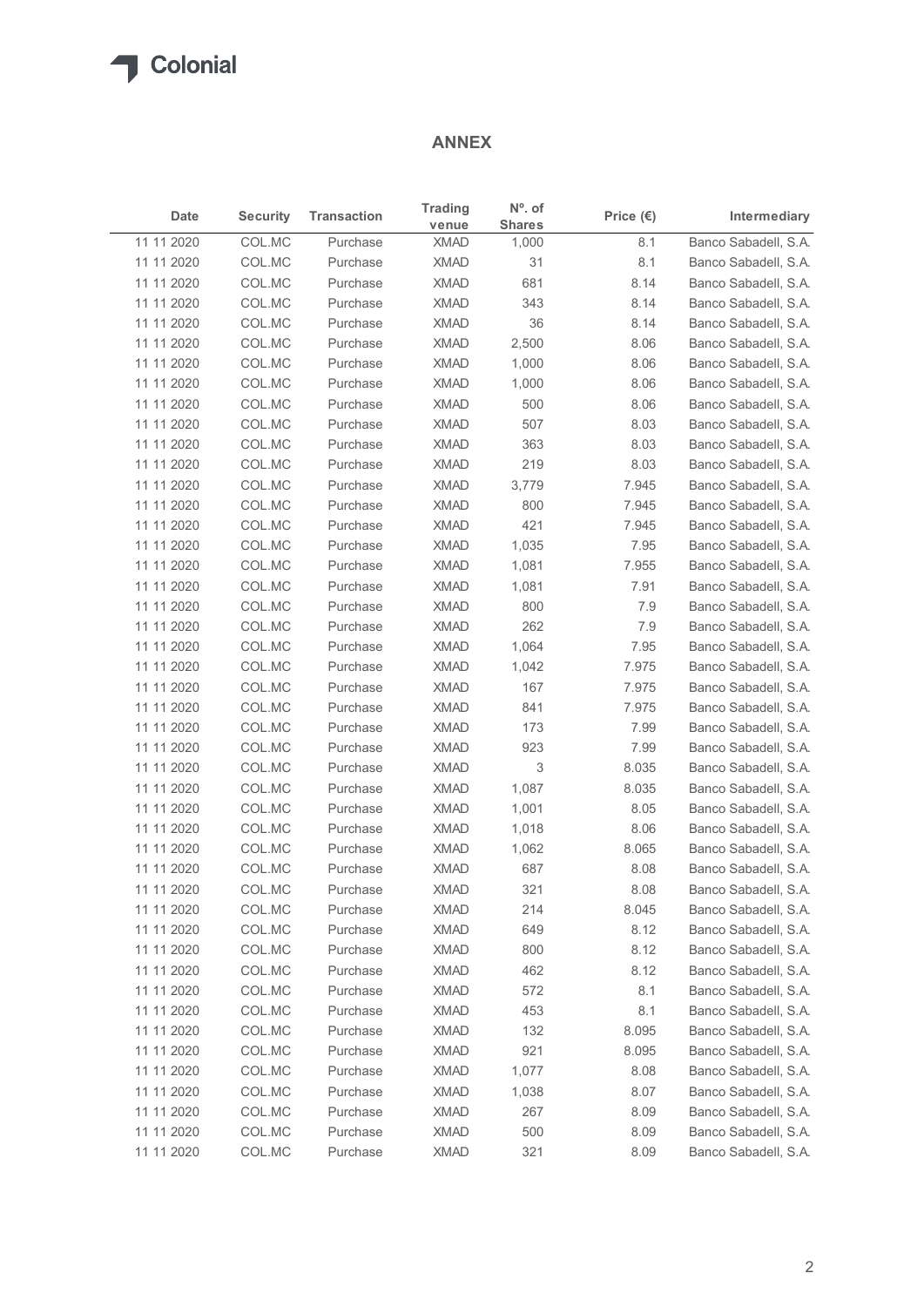

|                          |                  |                      | <b>Trading</b>             | $No$ . of     |                    |                                              |
|--------------------------|------------------|----------------------|----------------------------|---------------|--------------------|----------------------------------------------|
| <b>Date</b>              | <b>Security</b>  | <b>Transaction</b>   | venue                      | <b>Shares</b> | Price $(\epsilon)$ | Intermediary                                 |
| 11 11 2020               | COL.MC           | Purchase             | <b>XMAD</b>                | 1,034         | 8.12               | Banco Sabadell, S.A.                         |
| 11 11 2020               | COL.MC           | Purchase             | <b>XMAD</b>                | 2             | 8.085              | Banco Sabadell, S.A.<br>Banco Sabadell, S.A. |
| 11 11 2020<br>11 11 2020 | COL.MC<br>COL.MC | Purchase<br>Purchase | <b>XMAD</b><br><b>XMAD</b> | 500<br>567    | 8.085<br>8.09      | Banco Sabadell, S.A.                         |
| 11 11 2020               | COL.MC           | Purchase             | <b>XMAD</b>                | 1,038         | 8.095              | Banco Sabadell, S.A.                         |
| 11 11 2020               | COL.MC           | Purchase             | <b>XMAD</b>                | 126           | 8.175              | Banco Sabadell, S.A.                         |
| 11 11 2020               | COL.MC           | Purchase             | <b>XMAD</b>                | 500           | 8.175              | Banco Sabadell, S.A.                         |
| 11 11 2020               | COL.MC           | Purchase             | <b>XMAD</b>                | 435           | 8.175              | Banco Sabadell, S.A.                         |
| 11 11 2020               | COL.MC           | Purchase             | <b>XMAD</b>                | 1,028         | 8.18               | Banco Sabadell, S.A.                         |
| 11 11 2020               | COL.MC           | Purchase             | <b>XMAD</b>                | 1,047         | 8.165              | Banco Sabadell, S.A.                         |
| 11 11 2020               | COL.MC           | Purchase             | <b>XMAD</b>                | 1,049         | 8.18               | Banco Sabadell, S.A.                         |
| 11 11 2020               | COL.MC           | Purchase             | <b>XMAD</b>                | 120           | 8.15               | Banco Sabadell, S.A.                         |
| 11 11 2020               | COL.MC           | Purchase             | <b>XMAD</b>                | 462           | 8.15               | Banco Sabadell, S.A.                         |
| 11 11 2020<br>11 11 2020 | COL.MC<br>COL.MC | Purchase<br>Purchase | XMAD<br>XMAD               | 482<br>1,028  | 8.155<br>8.095     | Banco Sabadell, S.A.<br>Banco Sabadell, S.A. |
| 11 11 2020               | COL.MC           | Purchase             | XMAD                       | 673           | 8.085              | Banco Sabadell, S.A.                         |
| 11 11 2020               | COL.MC           | Purchase             | XMAD                       | 356           | 8.085              | Banco Sabadell, S.A.                         |
| 11 11 2020               | COL.MC           | Purchase             | <b>XMAD</b>                | 319           | 8.085              | Banco Sabadell, S.A.                         |
| 11 11 2020               | COL.MC           | Purchase             | <b>XMAD</b>                | 6             | 8.1                | Banco Sabadell, S.A.                         |
| 11 11 2020               | COL.MC           | Purchase             | <b>XMAD</b>                | 759           | 8.1                | Banco Sabadell, S.A.                         |
| 11 11 2020               | COL.MC           | Purchase             | <b>XMAD</b>                | 1,000         | 8.1                | Banco Sabadell, S.A.                         |
| 11 11 2020               | COL.MC           | Purchase             | <b>XMAD</b>                | 1,000         | 8.1                | Banco Sabadell, S.A.                         |
| 11 11 2020               | COL.MC           | Purchase             | <b>XMAD</b>                | 1,000         | 8.1                | Banco Sabadell, S.A.                         |
| 11 11 2020               | COL.MC           | Purchase             | XMAD                       | 1,000         | 8.1                | Banco Sabadell, S.A.                         |
| 11 11 2020<br>12 11 2020 | COL.MC<br>COL.MC | Purchase<br>Purchase | <b>XMAD</b><br><b>XMAD</b> | 235<br>2,500  | 8.1<br>8.115       | Banco Sabadell, S.A.<br>Banco Sabadell, S.A. |
| 12 11 2020               | COL.MC           | Purchase             | <b>XMAD</b>                | 2,500         | 8.045              | Banco Sabadell, S.A.                         |
| 12 11 2020               | COL.MC           | Purchase             | XMAD                       | 4             | 7.975              | Banco Sabadell, S.A.                         |
| 12 11 2020               | COL.MC           | Purchase             | <b>XMAD</b>                | 2             | 7.975              | Banco Sabadell, S.A.                         |
| 12 11 2020               | COL.MC           | Purchase             | <b>XMAD</b>                | 604           | 7.975              | Banco Sabadell, S.A.                         |
| 12 11 2020               | COL.MC           | Purchase             | <b>XMAD</b>                | 1,018         | 7.975              | Banco Sabadell, S.A.                         |
| 12 11 2020               | COL.MC           | Purchase             | <b>XMAD</b>                | 226           | 7.975              | Banco Sabadell, S.A.                         |
| 12 11 2020               | COL.MC           | Purchase             | <b>XMAD</b>                | 186           | 8.085              | Banco Sabadell, S.A.                         |
| 12 11 2020               | COL.MC           | Purchase             | <b>XMAD</b>                | 900           | 8.085              | Banco Sabadell, S.A.                         |
| 12 11 2020               | COL.MC           | Purchase             | XMAD                       | 1,066         | 8.035              | Banco Sabadell, S.A.                         |
| 12 11 2020               | COL.MC           | Purchase             | <b>XMAD</b>                | 1,039         | 8.06               | Banco Sabadell, S.A.                         |
| 12 11 2020               | COL.MC           | Purchase             | <b>XMAD</b>                | 499           | 8.04               | Banco Sabadell, S.A.                         |
| 12 11 2020               | COL.MC           | Purchase             | XMAD                       | 332           | 8.04               | Banco Sabadell, S.A.                         |
| 12 11 2020<br>12 11 2020 | COL.MC<br>COL.MC | Purchase<br>Purchase | XMAD<br><b>XMAD</b>        | 235<br>138    | 8.04<br>8.055      | Banco Sabadell, S.A.<br>Banco Sabadell, S.A. |
| 12 11 2020               | COL.MC           | Purchase             | <b>XMAD</b>                | 166           | 8.055              | Banco Sabadell, S.A.                         |
| 12 11 2020               | COL.MC           | Purchase             | <b>XMAD</b>                | 475           | 8.08               | Banco Sabadell, S.A.                         |
| 12 11 2020               | COL.MC           | Purchase             | <b>XMAD</b>                | 107           | 8.08               | Banco Sabadell, S.A.                         |
| 12 11 2020               | COL.MC           | Purchase             | <b>XMAD</b>                | 507           | 8.08               | Banco Sabadell, S.A.                         |
| 12 11 2020               | COL.MC           | Purchase             | XMAD                       | 322           | 8.125              | Banco Sabadell, S.A.                         |
| 12 11 2020               | COL.MC           | Purchase             | XMAD                       | 729           | 8.135              | Banco Sabadell, S.A.                         |
| 12 11 2020               | COL.MC           | Purchase             | <b>XMAD</b>                | 1,054         | 8.18               | Banco Sabadell, S.A.                         |
| 12 11 2020               | COL.MC           | Purchase             | <b>XMAD</b>                | 299           | 8.175              | Banco Sabadell, S.A.                         |
|                          | COL.MC           | Purchase             | <b>XMAD</b>                | 784           | 8.175              | Banco Sabadell, S.A.                         |
| 12 11 2020<br>12 11 2020 | COL.MC           | Purchase             | XMAD                       | 334           | 8.22               | Banco Sabadell, S.A.                         |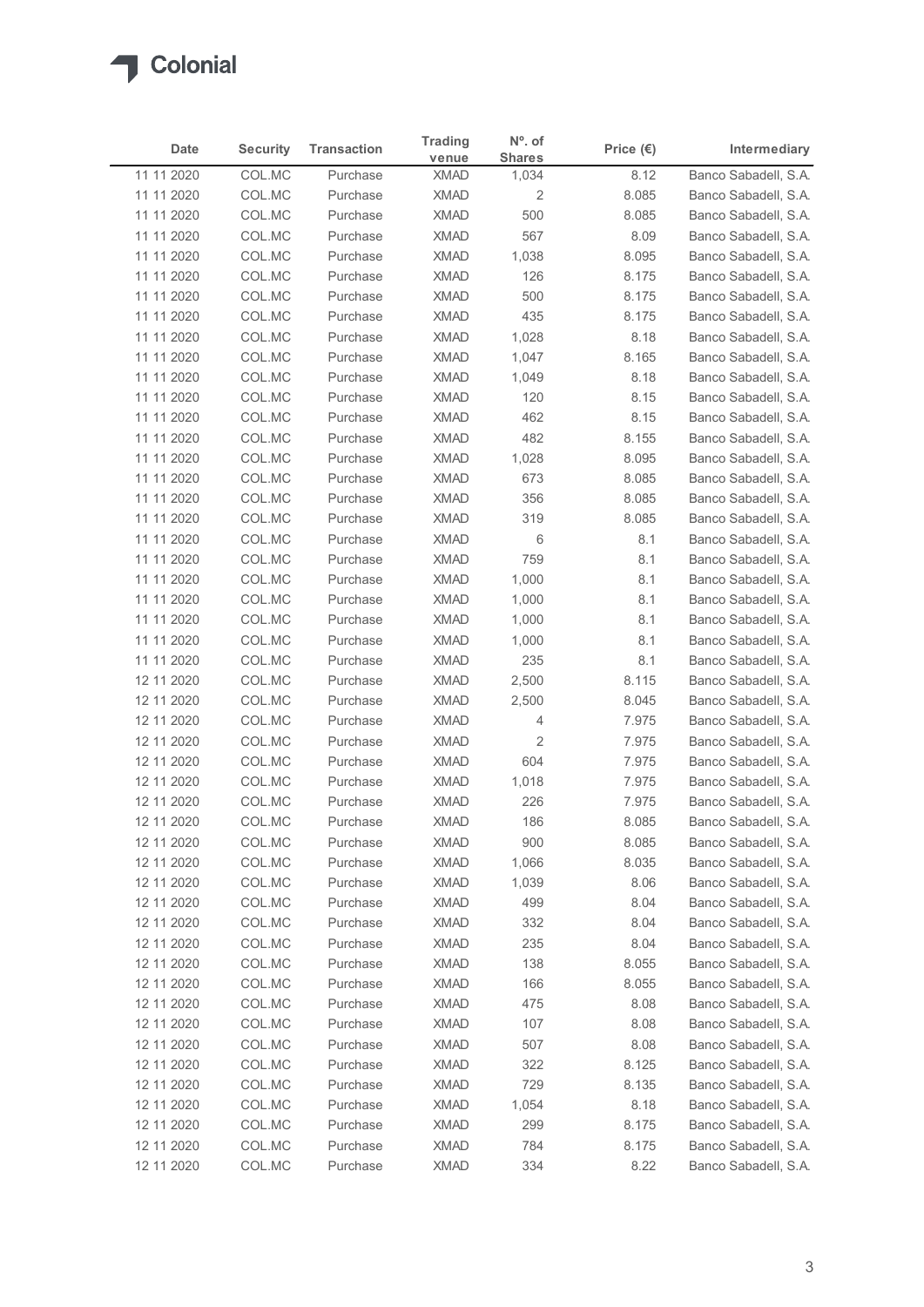| Date                     | <b>Security</b>  | <b>Transaction</b>   | <b>Trading</b>             | $N^{\circ}$ . of     | Price $(\epsilon)$ | Intermediary                                 |
|--------------------------|------------------|----------------------|----------------------------|----------------------|--------------------|----------------------------------------------|
| 12 11 2020               | COL.MC           | Purchase             | venue<br><b>XMAD</b>       | <b>Shares</b><br>301 | 8.22               | Banco Sabadell, S.A.                         |
| 12 11 2020               | COL.MC           | Purchase             | <b>XMAD</b>                | 441                  | 8.22               | Banco Sabadell, S.A.                         |
| 12 11 2020               | COL.MC           | Purchase             | <b>XMAD</b>                | 371                  | 8.24               | Banco Sabadell, S.A.                         |
| 12 11 2020               | COL.MC           | Purchase             | <b>XMAD</b>                | 654                  | 8.24               | Banco Sabadell, S.A.                         |
| 12 11 2020               | COL.MC           | Purchase             | <b>XMAD</b>                | 10                   | 8.24               | Banco Sabadell, S.A.                         |
| 12 11 2020               | COL.MC           | Purchase             | <b>XMAD</b>                | 1,098                | 8.23               | Banco Sabadell, S.A.                         |
| 12 11 2020<br>12 11 2020 | COL.MC<br>COL.MC | Purchase<br>Purchase | <b>XMAD</b><br><b>XMAD</b> | 12<br>82             | 8.225<br>8.225     | Banco Sabadell, S.A.<br>Banco Sabadell, S.A. |
| 12 11 2020               | COL.MC           | Purchase             | <b>XMAD</b>                | 401                  | 8.225              | Banco Sabadell, S.A.                         |
| 12 11 2020               | COL.MC           | Purchase             | <b>XMAD</b>                | 562                  | 8.225              | Banco Sabadell, S.A.                         |
| 12 11 2020               | COL.MC           | Purchase             | <b>XMAD</b>                | 1,011                | 8.25               | Banco Sabadell, S.A.                         |
| 12 11 2020               | COL.MC           | Purchase             | <b>XMAD</b>                | 1,067                | 8.225              | Banco Sabadell, S.A.                         |
| 12 11 2020               | COL.MC           | Purchase             | <b>XMAD</b>                | 1,097                | 8.205              | Banco Sabadell, S.A.                         |
| 12 11 2020               | COL.MC           | Purchase             | XMAD                       | $\overline{1}$       | 8.125              | Banco Sabadell, S.A.                         |
| 12 11 2020               | COL.MC           | Purchase             | XMAD                       | 27                   | 8.125              | Banco Sabadell, S.A.                         |
| 12 11 2020<br>12 11 2020 | COL.MC<br>COL.MC | Purchase<br>Purchase | XMAD<br><b>XMAD</b>        | 58<br>27             | 8.125<br>8.125     | Banco Sabadell, S.A.<br>Banco Sabadell, S.A. |
| 12 11 2020               | COL.MC           | Purchase             | XMAD                       | 927                  | 8.14               | Banco Sabadell, S.A.                         |
| 12 11 2020               | COL.MC           | Purchase             | <b>XMAD</b>                | 999                  | 8.125              | Banco Sabadell, S.A.                         |
| 12 11 2020               | COL.MC           | Purchase             | <b>XMAD</b>                | 60                   | 8.125              | Banco Sabadell, S.A.                         |
| 12 11 2020               | COL.MC           | Purchase             | <b>XMAD</b>                | 1,051                | 8.12               | Banco Sabadell, S.A.                         |
| 12 11 2020               | COL.MC           | Purchase             | <b>XMAD</b>                | 697                  | 8.17               | Banco Sabadell, S.A.                         |
| 12 11 2020               | COL.MC           | Purchase             | XMAD                       | 376                  | 8.17               | Banco Sabadell, S.A.                         |
| 12 11 2020               | COL.MC           | Purchase             | <b>XMAD</b>                | 1,035                | 8.145              | Banco Sabadell, S.A.                         |
| 12 11 2020               | COL.MC           | Purchase             | <b>XMAD</b>                | 244                  | 8.11               | Banco Sabadell, S.A.                         |
| 12 11 2020<br>12 11 2020 | COL.MC<br>COL.MC | Purchase<br>Purchase | <b>XMAD</b><br><b>XMAD</b> | 84<br>107            | 8.11<br>8.11       | Banco Sabadell, S.A.<br>Banco Sabadell, S.A. |
| 12 11 2020               | COL.MC           | Purchase             | <b>XMAD</b>                | 2,065                | 8.11               | Banco Sabadell, S.A.                         |
| 12 11 2020               | COL.MC           | Purchase             | <b>XMAD</b>                | 1,013                | 8.055              | Banco Sabadell, S.A.                         |
| 12 11 2020               | COL.MC           | Purchase             | <b>XMAD</b>                | 160                  | 8.055              | Banco Sabadell, S.A.                         |
| 12 11 2020               | COL.MC           | Purchase             | <b>XMAD</b>                | 800                  | 8.07               | Banco Sabadell, S.A.                         |
| 12 11 2020               | COL.MC           | Purchase             | <b>XMAD</b>                | 97                   | 8.07               | Banco Sabadell, S.A.                         |
| 12 11 2020               | COL.MC           | Purchase             | <b>XMAD</b>                | 19                   | 8.07               | Banco Sabadell, S.A.                         |
| 12 11 2020               | COL.MC           | Purchase             | <b>XMAD</b>                | 982                  | 8.07               | Banco Sabadell, S.A.                         |
| 12 11 2020               | COL.MC           | Purchase             | XMAD                       | 1,084                | 8.13               | Banco Sabadell, S.A.                         |
| 12 11 2020<br>12 11 2020 | COL.MC<br>COL.MC | Purchase<br>Purchase | <b>XMAD</b><br><b>XMAD</b> | 816<br>235           | 8.135<br>8.135     | Banco Sabadell, S.A.<br>Banco Sabadell, S.A. |
| 12 11 2020               | COL.MC           | Purchase             | <b>XMAD</b>                | 1,086                | 8.145              | Banco Sabadell, S.A.                         |
| 12 11 2020               | COL.MC           | Purchase             | <b>XMAD</b>                | 11                   | 8.2                | Banco Sabadell, S.A.                         |
| 12 11 2020               | COL.MC           | Purchase             | <b>XMAD</b>                | 17                   | 8.2                | Banco Sabadell, S.A.                         |
| 12 11 2020               | COL.MC           | Purchase             | <b>XMAD</b>                | 80                   | 8.2                | Banco Sabadell, S.A.                         |
| 12 11 2020               | COL.MC           | Purchase             | <b>XMAD</b>                | 98                   | 8.2                | Banco Sabadell, S.A.                         |
| 12 11 2020               | COL.MC           | Purchase             | <b>XMAD</b>                | 2,940                | 8.2                | Banco Sabadell, S.A.                         |
| 12 11 2020               | COL.MC           | Purchase             | <b>XMAD</b>                | 660                  | 8.2                | Banco Sabadell, S.A.                         |
| 12 11 2020               | COL.MC           | Purchase             | <b>XMAD</b>                | 384                  | 8.2                | Banco Sabadell, S.A.                         |
| 12 11 2020               | COL.MC           | Purchase<br>Purchase | XMAD<br><b>XMAD</b>        | 1,054<br>331         | 8.18<br>8.17       | Banco Sabadell, S.A.<br>Banco Sabadell, S.A. |
| 12 11 2020<br>12 11 2020 | COL.MC<br>COL.MC | Purchase             | <b>XMAD</b>                | 764                  | 8.17               | Banco Sabadell, S.A.                         |
|                          | COL.MC           | Purchase             | <b>XMAD</b>                | 1,015                | 8.165              | Banco Sabadell, S.A.                         |
| 12 11 2020               |                  |                      |                            |                      |                    |                                              |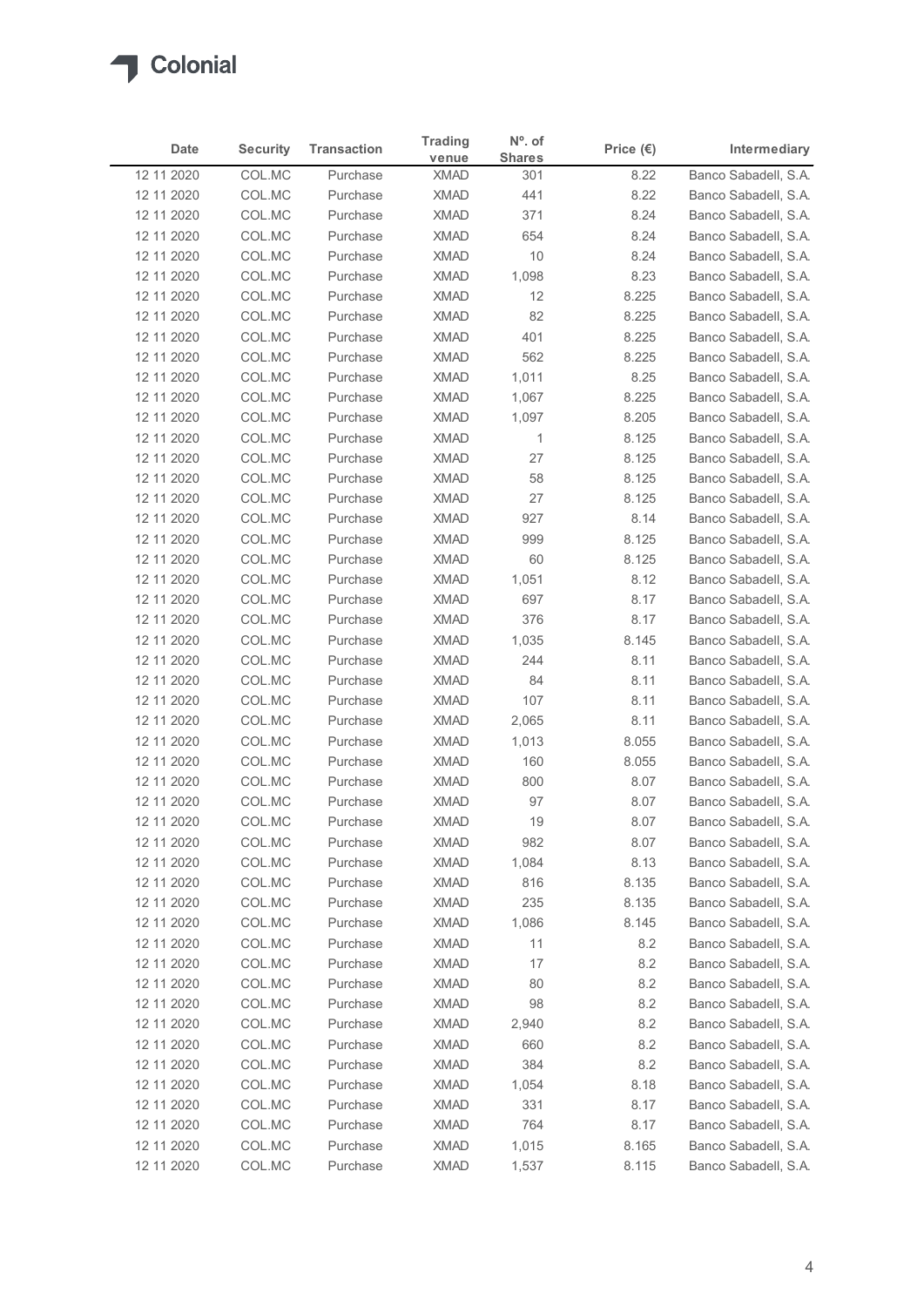| Date                     | <b>Security</b>  | <b>Transaction</b>   | <b>Trading</b>             | $N^{\circ}$ . of | Price $(\epsilon)$ | Intermediary                                 |
|--------------------------|------------------|----------------------|----------------------------|------------------|--------------------|----------------------------------------------|
|                          |                  | Purchase             | venue                      | <b>Shares</b>    |                    | Banco Sabadell, S.A.                         |
| 12 11 2020<br>12 11 2020 | COL.MC<br>COL.MC | Purchase             | <b>XMAD</b><br><b>XMAD</b> | 37<br>185        | 8.115<br>8.115     | Banco Sabadell, S.A.                         |
| 12 11 2020               | COL.MC           | Purchase             | <b>XMAD</b>                | 738              | 8.115              | Banco Sabadell, S.A.                         |
| 12 11 2020               | COL.MC           | Purchase             | <b>XMAD</b>                | 3                | 8.115              | Banco Sabadell, S.A.                         |
| 12 11 2020               | COL.MC           | Purchase             | <b>XMAD</b>                | 432              | 8.135              | Banco Sabadell, S.A.                         |
| 12 11 2020               | COL.MC           | Purchase             | <b>XMAD</b>                | 236              | 8.135              | Banco Sabadell, S.A.                         |
| 12 11 2020               | COL.MC           | Purchase             | <b>XMAD</b>                | 183              | 8.135              | Banco Sabadell, S.A.                         |
| 12 11 2020<br>12 11 2020 | COL.MC<br>COL.MC | Purchase<br>Purchase | <b>XMAD</b><br><b>XMAD</b> | 170<br>115       | 8.135<br>8.145     | Banco Sabadell, S.A.<br>Banco Sabadell, S.A. |
| 12 11 2020               | COL.MC           | Purchase             | <b>XMAD</b>                | 500              | 8.145              | Banco Sabadell, S.A.                         |
| 12 11 2020               | COL.MC           | Purchase             | <b>XMAD</b>                | 670              | 8.145              | Banco Sabadell, S.A.                         |
| 12 11 2020               | COL.MC           | Purchase             | <b>XMAD</b>                | 657              | 8.145              | Banco Sabadell, S.A.                         |
| 13 11 2020               | COL.MC           | Purchase             | <b>XMAD</b>                | 980              | 8.155              | Banco Sabadell, S.A.                         |
| 13 11 2020               | COL.MC           | Purchase             | XMAD                       | 52               | 8.16               | Banco Sabadell, S.A.                         |
| 13 11 2020               | COL.MC           | Purchase             | <b>XMAD</b>                | 185              | 8.115              | Banco Sabadell, S.A.                         |
| 13 11 2020               | COL.MC           | Purchase             | <b>XMAD</b>                | 3                | 8.115              | Banco Sabadell, S.A.                         |
| 13 11 2020<br>13 11 2020 | COL.MC<br>COL.MC | Purchase<br>Purchase | XMAD<br>XMAD               | 837<br>800       | 8.115<br>8.095     | Banco Sabadell, S.A.<br>Banco Sabadell, S.A. |
| 13 11 2020               | COL.MC           | Purchase             | <b>XMAD</b>                | 217              | 8.095              | Banco Sabadell, S.A.                         |
| 13 11 2020               | COL.MC           | Purchase             | <b>XMAD</b>                | 502              | 8.08               | Banco Sabadell, S.A.                         |
| 13 11 2020               | COL.MC           | Purchase             | <b>XMAD</b>                | 575              | 8.08               | Banco Sabadell, S.A.                         |
| 13 11 2020               | COL.MC           | Purchase             | XMAD                       | 262              | 8.055              | Banco Sabadell, S.A.                         |
| 13 11 2020               | COL.MC           | Purchase             | <b>XMAD</b>                | 157              | 8.055              | Banco Sabadell, S.A.                         |
| 13 11 2020               | COL.MC           | Purchase             | <b>XMAD</b>                | 312              | 8.055              | Banco Sabadell, S.A.                         |
| 13 11 2020               | COL.MC           | Purchase             | XMAD                       | 1,600            | 8.055              | Banco Sabadell, S.A.                         |
| 13 11 2020               | COL.MC           | Purchase             | <b>XMAD</b>                | 169              | 8.055              | Banco Sabadell, S.A.                         |
| 13 11 2020<br>13 11 2020 | COL.MC<br>COL.MC | Purchase<br>Purchase | <b>XMAD</b><br><b>XMAD</b> | 1,063<br>1,000   | 8.055<br>8.055     | Banco Sabadell, S.A.<br>Banco Sabadell, S.A. |
| 13 11 2020               | COL.MC           | Purchase             | <b>XMAD</b>                | 81               | 8.055              | Banco Sabadell, S.A.                         |
| 13 11 2020               | COL.MC           | Purchase             | <b>XMAD</b>                | $\overline{2}$   | 8.03               | Banco Sabadell, S.A.                         |
| 13 11 2020               | COL.MC           | Purchase             | <b>XMAD</b>                | 1,022            | 8.03               | Banco Sabadell, S.A.                         |
| 13 11 2020               | COL.MC           | Purchase             | <b>XMAD</b>                | 1,003            | 8.075              | Banco Sabadell, S.A.                         |
| 13 11 2020               | COL.MC           | Purchase             | <b>XMAD</b>                | 444              | 8.02               | Banco Sabadell, S.A.                         |
| 13 11 2020               | COL.MC           | Purchase             | <b>XMAD</b>                | 554              | 8.02               | Banco Sabadell, S.A.                         |
| 13 11 2020               | COL.MC           | Purchase             | <b>XMAD</b>                | 88               | 8.02               | Banco Sabadell, S.A.                         |
| 13 11 2020               | COL.MC           | Purchase             | <b>XMAD</b>                | 1,000            | 8.115              | Banco Sabadell, S.A.                         |
| 13 11 2020<br>13 11 2020 | COL.MC<br>COL.MC | Purchase<br>Purchase | <b>XMAD</b><br><b>XMAD</b> | 78<br>83         | 8.115<br>8.12      | Banco Sabadell, S.A.<br>Banco Sabadell, S.A. |
| 13 11 2020               | COL.MC           | Purchase             | XMAD                       | 947              | 8.13               | Banco Sabadell, S.A.                         |
| 13 11 2020               | COL.MC           | Purchase             | <b>XMAD</b>                | 570              | 8.11               | Banco Sabadell, S.A.                         |
| 13 11 2020               | COL.MC           | Purchase             | <b>XMAD</b>                | $\overline{1}$   | 8.11               | Banco Sabadell, S.A.                         |
| 13 11 2020               | COL.MC           | Purchase             | <b>XMAD</b>                | 496              | 8.115              | Banco Sabadell, S.A.                         |
| 13 11 2020               | COL.MC           | Purchase             | <b>XMAD</b>                | 1,000            | 8.115              | Banco Sabadell, S.A.                         |
| 13 11 2020               | COL.MC           | Purchase             | <b>XMAD</b>                | 97               | 8.115              | Banco Sabadell, S.A.                         |
| 13 11 2020               | COL.MC           | Purchase             | <b>XMAD</b>                | 1,000            | 8.135              | Banco Sabadell, S.A.                         |
| 13 11 2020               | COL.MC           | Purchase             | <b>XMAD</b>                | 53               | 8.135              | Banco Sabadell, S.A.                         |
| 13 11 2020<br>13 11 2020 | COL.MC<br>COL.MC | Purchase<br>Purchase | <b>XMAD</b><br><b>XMAD</b> | 1,079<br>2,500   | 8.13<br>8.115      | Banco Sabadell, S.A.<br>Banco Sabadell, S.A. |
|                          | COL.MC           | Purchase             | <b>XMAD</b>                | 1,078            | 8.095              | Banco Sabadell, S.A.                         |
| 13 11 2020               |                  |                      |                            | 1,000            | 8.095              | Banco Sabadell, S.A.                         |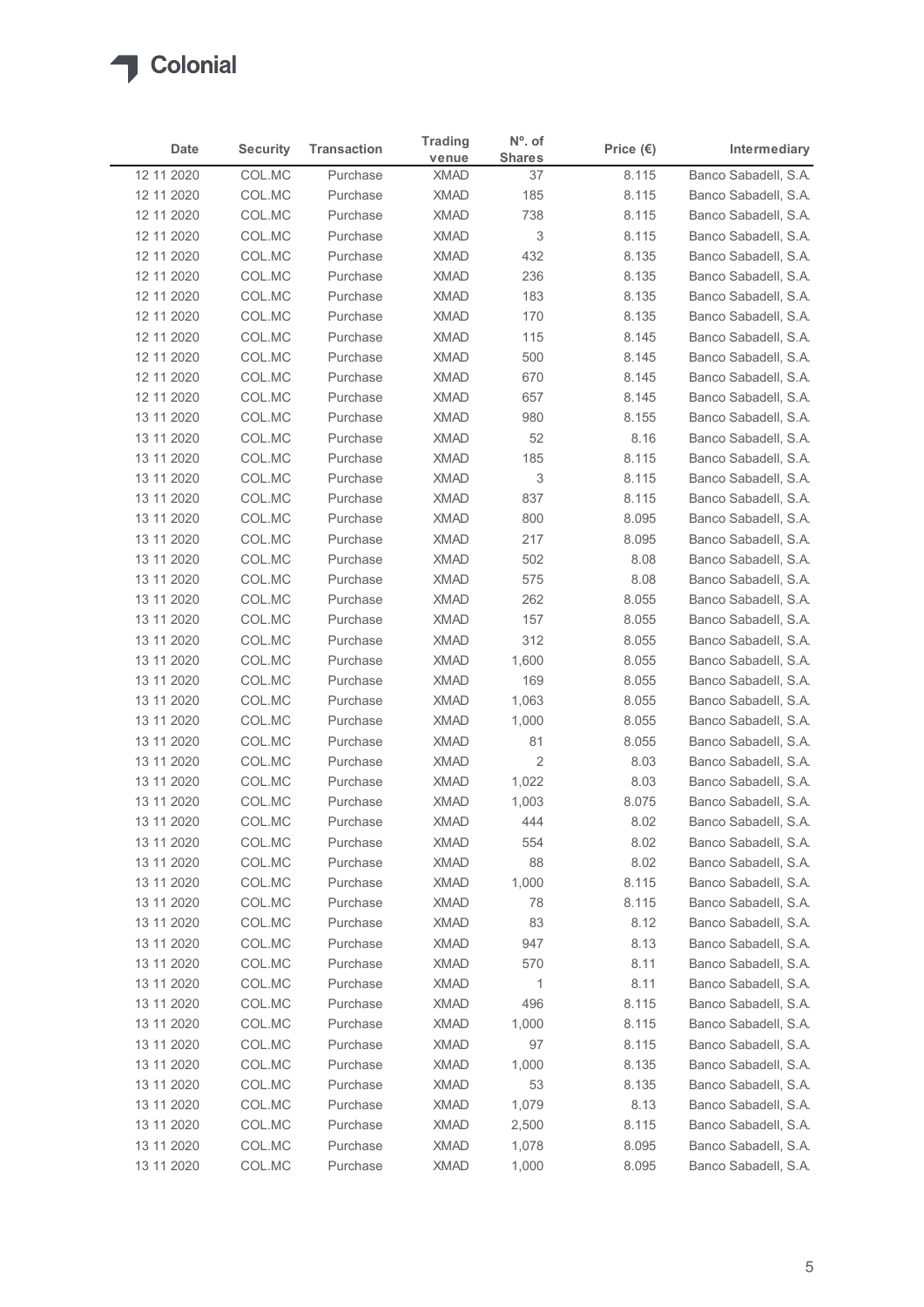| Date                     | <b>Security</b>  | <b>Transaction</b>   | <b>Trading</b>             | $N^{\circ}$ . of    | Price $(\epsilon)$ | Intermediary                                 |
|--------------------------|------------------|----------------------|----------------------------|---------------------|--------------------|----------------------------------------------|
| 13 11 2020               | COL.MC           | Purchase             | venue<br><b>XMAD</b>       | <b>Shares</b><br>81 | 8.095              | Banco Sabadell, S.A.                         |
| 13 11 2020               | COL.MC           | Purchase             | <b>XMAD</b>                | 51                  | 8.095              | Banco Sabadell, S.A.                         |
| 13 11 2020               | COL.MC           | Purchase             | <b>XMAD</b>                | 998                 | 8.095              | Banco Sabadell, S.A.                         |
| 13 11 2020               | COL.MC           | Purchase             | <b>XMAD</b>                | 190                 | 8.135              | Banco Sabadell, S.A.                         |
| 13 11 2020               | COL.MC           | Purchase             | <b>XMAD</b>                | 843                 | 8.135              | Banco Sabadell, S.A.                         |
| 13 11 2020<br>13 11 2020 | COL.MC<br>COL.MC | Purchase<br>Purchase | <b>XMAD</b><br><b>XMAD</b> | 1,084<br>1,026      | 8.15<br>8.145      | Banco Sabadell, S.A.<br>Banco Sabadell, S.A. |
| 13 11 2020               | COL.MC           | Purchase             | <b>XMAD</b>                | 1,040               | 8.1                | Banco Sabadell, S.A.                         |
| 13 11 2020               | COL.MC           | Purchase             | <b>XMAD</b>                | 1,000               | 8.08               | Banco Sabadell, S.A.                         |
| 13 11 2020               | COL.MC           | Purchase             | <b>XMAD</b>                | 24                  | 8.08               | Banco Sabadell, S.A.                         |
| 13 11 2020               | COL.MC           | Purchase             | <b>XMAD</b>                | 950                 | 8.09               | Banco Sabadell, S.A.                         |
| 13 11 2020               | COL.MC<br>COL.MC | Purchase<br>Purchase | <b>XMAD</b><br><b>XMAD</b> | 141<br>541          | 8.09<br>8.07       | Banco Sabadell, S.A.                         |
| 13 11 2020<br>13 11 2020 | COL.MC           | Purchase             | XMAD                       | 464                 | 8.07               | Banco Sabadell, S.A.<br>Banco Sabadell, S.A. |
| 13 11 2020               | COL.MC           | Purchase             | XMAD                       | 523                 | 8.055              | Banco Sabadell, S.A.                         |
| 13 11 2020               | COL.MC           | Purchase             | XMAD                       | 495                 | 8.055              | Banco Sabadell, S.A.                         |
| 13 11 2020               | COL.MC           | Purchase             | <b>XMAD</b>                | 1,022               | 8.055              | Banco Sabadell, S.A.                         |
| 13 11 2020               | COL.MC           | Purchase             | <b>XMAD</b>                | 1,031               | 8.025              | Banco Sabadell, S.A.                         |
| 13 11 2020               | COL.MC           | Purchase             | <b>XMAD</b>                | 864                 | 8.045              | Banco Sabadell, S.A.<br>Banco Sabadell, S.A. |
| 13 11 2020<br>13 11 2020 | COL.MC<br>COL.MC | Purchase<br>Purchase | <b>XMAD</b><br><b>XMAD</b> | 207<br>204          | 8.045<br>8.04      | Banco Sabadell, S.A.                         |
| 13 11 2020               | COL.MC           | Purchase             | XMAD                       | 835                 | 8.04               | Banco Sabadell, S.A.                         |
| 13 11 2020               | COL.MC           | Purchase             | <b>XMAD</b>                | 365                 | 8.075              | Banco Sabadell, S.A.                         |
| 13 11 2020               | COL.MC           | Purchase             | <b>XMAD</b>                | 48                  | 8.075              | Banco Sabadell, S.A.                         |
| 13 11 2020               | COL.MC           | Purchase             | <b>XMAD</b>                | 289                 | 8.075              | Banco Sabadell, S.A.                         |
| 13 11 2020               | COL.MC           | Purchase             | <b>XMAD</b><br><b>XMAD</b> | 1,000<br>339        | 8.075              | Banco Sabadell, S.A.                         |
| 13 11 2020<br>13 11 2020 | COL.MC<br>COL.MC | Purchase<br>Purchase | <b>XMAD</b>                | 43                  | 8.075<br>8.06      | Banco Sabadell, S.A.<br>Banco Sabadell, S.A. |
| 13 11 2020               | COL.MC           | Purchase             | XMAD                       | 977                 | 8.065              | Banco Sabadell, S.A.                         |
| 13 11 2020               | COL.MC           | Purchase             | <b>XMAD</b>                | 1,032               | 8.08               | Banco Sabadell, S.A.                         |
| 13 11 2020               | COL.MC           | Purchase             | <b>XMAD</b>                | 1,038               | 8.06               | Banco Sabadell, S.A.                         |
| 13 11 2020               | COL.MC           | Purchase             | <b>XMAD</b>                | 1,006               | 8.065              | Banco Sabadell, S.A.                         |
| 13 11 2020               | COL.MC           | Purchase             | <b>XMAD</b>                | 684                 | 8.115              | Banco Sabadell, S.A.                         |
| 13 11 2020               | COL.MC           | Purchase             | <b>XMAD</b>                | 326                 | 8.115              | Banco Sabadell, S.A.                         |
| 13 11 2020<br>13 11 2020 | COL.MC<br>COL.MC | Purchase<br>Purchase | XMAD<br><b>XMAD</b>        | 1,068<br>1,073      | 8.105<br>8.115     | Banco Sabadell, S.A.<br>Banco Sabadell, S.A. |
| 13 11 2020               | COL.MC           | Purchase             | <b>XMAD</b>                | 1,006               | 8.1                | Banco Sabadell, S.A.                         |
| 13 11 2020               | COL.MC           | Purchase             | <b>XMAD</b>                | 1,021               | 8.09               | Banco Sabadell, S.A.                         |
| 13 11 2020               | COL.MC           | Purchase             | XMAD                       | 392                 | 8.08               | Banco Sabadell, S.A.                         |
| 13 11 2020               | COL.MC           | Purchase             | <b>XMAD</b>                | 425                 | 8.095              | Banco Sabadell, S.A.                         |
| 13 11 2020               | COL.MC           | Purchase             | <b>XMAD</b>                | 32                  | 8.095              | Banco Sabadell, S.A.                         |
| 13 11 2020               | COL.MC           | Purchase             | <b>XMAD</b>                | 43                  | 8.095              | Banco Sabadell, S.A.                         |
| 13 11 2020               | COL.MC           | Purchase             | <b>XMAD</b><br><b>XMAD</b> | 789<br>222          | 8.095              | Banco Sabadell, S.A.<br>Banco Sabadell, S.A. |
| 13 11 2020<br>13 11 2020 | COL.MC<br>COL.MC | Purchase<br>Purchase | XMAD                       | 278                 | 8.095<br>8.095     | Banco Sabadell, S.A.                         |
| 16 11 2020               | COL.MC           | Purchase             | XMAD                       | 1,061               | 8.205              | Banco Sabadell, S.A.                         |
| 16 11 2020               | COL.MC           | Purchase             | <b>XMAD</b>                | 459                 | 8.18               | Banco Sabadell, S.A.                         |
| 16 11 2020               | COL.MC           | Purchase             | <b>XMAD</b>                | 552                 | 8.18               | Banco Sabadell, S.A.                         |
| 16 11 2020               | COL.MC           | Purchase             | <b>XMAD</b>                | 1,066               | 8.155              | Banco Sabadell, S.A.                         |
| 16 11 2020               | COL.MC           | Purchase             | <b>XMAD</b>                | 393                 | 8.165              | Banco Sabadell, S.A.                         |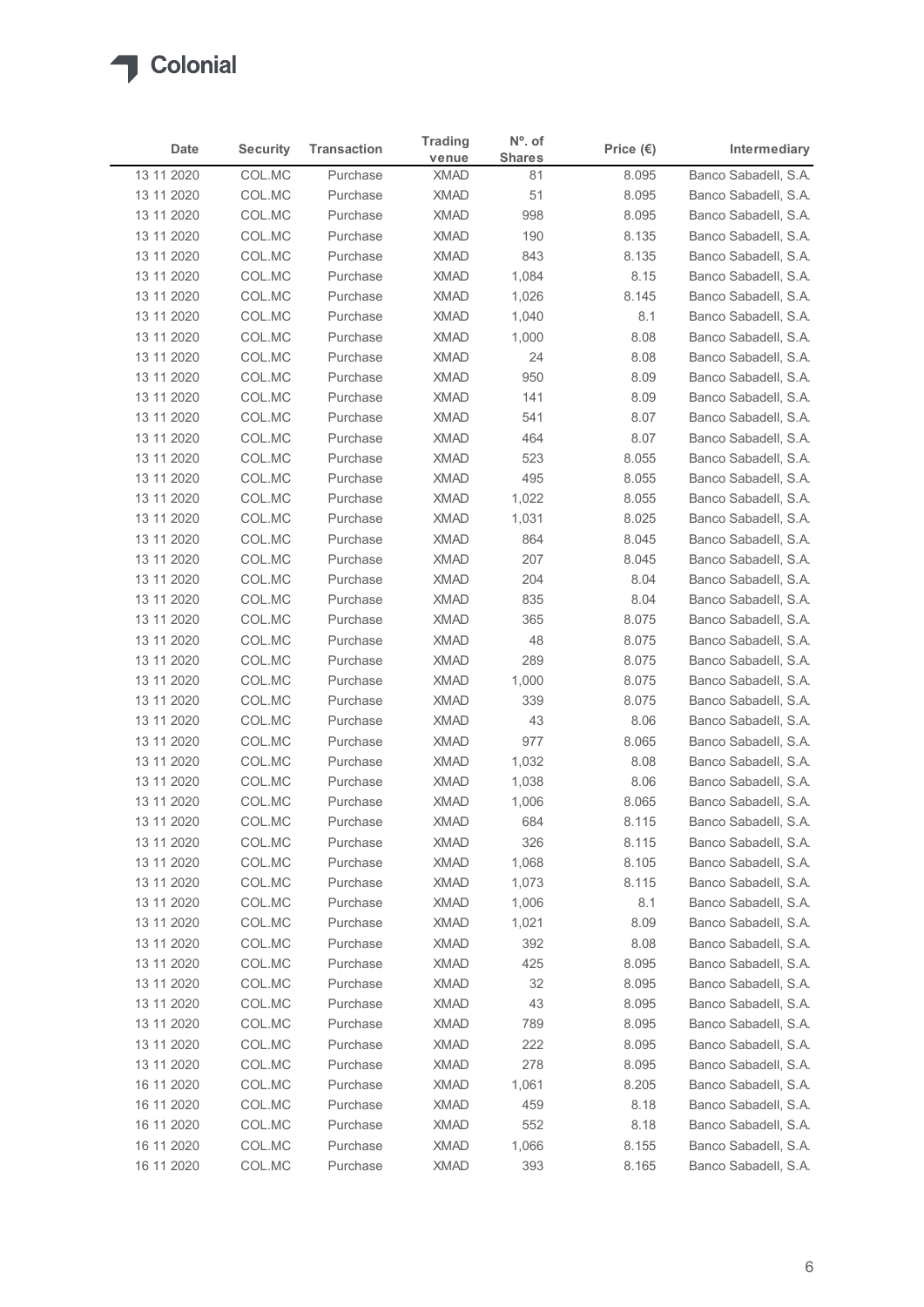| Date                     | <b>Security</b>  | <b>Transaction</b>   | <b>Trading</b>             | $N^{\circ}$ . of     | Price $(\epsilon)$ | Intermediary                                 |
|--------------------------|------------------|----------------------|----------------------------|----------------------|--------------------|----------------------------------------------|
| 16 11 2020               | COL.MC           | Purchase             | venue<br><b>XMAD</b>       | <b>Shares</b><br>668 | 8.165              | Banco Sabadell, S.A.                         |
| 16 11 2020               | COL.MC           | Purchase             | <b>XMAD</b>                | 2,010                | 8.165              | Banco Sabadell, S.A.                         |
| 16 11 2020               | COL.MC           | Purchase             | <b>XMAD</b>                | 490                  | 8.165              | Banco Sabadell, S.A.                         |
| 16 11 2020               | COL.MC           | Purchase             | <b>XMAD</b>                | 1,000                | 8.175              | Banco Sabadell, S.A.                         |
| 16 11 2020               | COL.MC           | Purchase             | <b>XMAD</b>                | 78                   | 8.175              | Banco Sabadell, S.A.                         |
| 16 11 2020               | COL.MC           | Purchase             | <b>XMAD</b>                | 1,096                | 8.2                | Banco Sabadell, S.A.                         |
| 16 11 2020               | COL.MC           | Purchase             | <b>XMAD</b>                | 1,016                | 8.18               | Banco Sabadell, S.A.                         |
| 16 11 2020<br>16 11 2020 | COL.MC<br>COL.MC | Purchase<br>Purchase | <b>XMAD</b><br><b>XMAD</b> | 1,009<br>775         | 8.22<br>8.24       | Banco Sabadell, S.A.<br>Banco Sabadell, S.A. |
| 16 11 2020               | COL.MC           | Purchase             | <b>XMAD</b>                | 244                  | 8.24               | Banco Sabadell, S.A.                         |
| 16 11 2020               | COL.MC           | Purchase             | <b>XMAD</b>                | 1,037                | 8.215              | Banco Sabadell, S.A.                         |
| 16 11 2020               | COL.MC           | Purchase             | <b>XMAD</b>                | 1,082                | 8.23               | Banco Sabadell, S.A.                         |
| 16 11 2020               | COL.MC           | Purchase             | <b>XMAD</b>                | 628                  | 8.22               | Banco Sabadell, S.A.                         |
| 16 11 2020               | COL.MC           | Purchase             | XMAD                       | 470                  | 8.22               | Banco Sabadell, S.A.                         |
| 16 11 2020               | COL.MC           | Purchase             | <b>XMAD</b>                | 946                  | 8.2                | Banco Sabadell, S.A.                         |
| 16 11 2020<br>16 11 2020 | COL.MC<br>COL.MC | Purchase<br>Purchase | XMAD<br><b>XMAD</b>        | 79<br>1,025          | 8.2<br>8.19        | Banco Sabadell, S.A.<br>Banco Sabadell, S.A. |
| 16 11 2020               | COL.MC           | Purchase             | <b>XMAD</b>                | 11                   | 8.185              | Banco Sabadell, S.A.                         |
| 16 11 2020               | COL.MC           | Purchase             | <b>XMAD</b>                | 2,000                | 8.185              | Banco Sabadell, S.A.                         |
| 16 11 2020               | COL.MC           | Purchase             | <b>XMAD</b>                | 489                  | 8.185              | Banco Sabadell, S.A.                         |
| 16 11 2020               | COL.MC           | Purchase             | <b>XMAD</b>                | 1,046                | 8.19               | Banco Sabadell, S.A.                         |
| 16 11 2020               | COL.MC           | Purchase             | <b>XMAD</b>                | 733                  | 8.195              | Banco Sabadell, S.A.                         |
| 16 11 2020               | COL.MC           | Purchase             | XMAD                       | 338                  | 8.195              | Banco Sabadell, S.A.                         |
| 16 11 2020               | COL.MC           | Purchase             | <b>XMAD</b>                | 1,077                | 8.24               | Banco Sabadell, S.A.                         |
| 16 11 2020<br>16 11 2020 | COL.MC<br>COL.MC | Purchase<br>Purchase | <b>XMAD</b><br><b>XMAD</b> | 1,376<br>1,124       | 8.34<br>8.34       | Banco Sabadell, S.A.<br>Banco Sabadell, S.A. |
| 16 11 2020               | COL.MC           | Purchase             | XMAD                       | 1,028                | 8.465              | Banco Sabadell, S.A.                         |
| 16 11 2020               | COL.MC           | Purchase             | <b>XMAD</b>                | 256                  | 8.64               | Banco Sabadell, S.A.                         |
| 16 11 2020               | COL.MC           | Purchase             | XMAD                       | 251                  | 8.635              | Banco Sabadell, S.A.                         |
| 16 11 2020               | COL.MC           | Purchase             | <b>XMAD</b>                | 138                  | 8.665              | Banco Sabadell, S.A.                         |
| 16 11 2020               | COL.MC           | Purchase             | <b>XMAD</b>                | 92                   | 8.665              | Banco Sabadell, S.A.                         |
| 16 11 2020               | COL.MC           | Purchase             | <b>XMAD</b>                | 33                   | 8.655              | Banco Sabadell, S.A.                         |
| 16 11 2020               | COL.MC           | Purchase             | <b>XMAD</b>                | 181                  | 8.67               | Banco Sabadell, S.A.                         |
| 16 11 2020               | COL.MC<br>COL.MC | Purchase<br>Purchase | <b>XMAD</b><br>XMAD        | 178<br>245           | 8.645<br>8.68      | Banco Sabadell, S.A.<br>Banco Sabadell, S.A. |
| 16 11 2020<br>16 11 2020 | COL.MC           | Purchase             | <b>XMAD</b>                | 10                   | 8.665              | Banco Sabadell, S.A.                         |
| 16 11 2020               | COL.MC           | Purchase             | <b>XMAD</b>                | 11                   | 8.645              | Banco Sabadell, S.A.                         |
| 16 11 2020               | COL.MC           | Purchase             | <b>XMAD</b>                | 176                  | 8.645              | Banco Sabadell, S.A.                         |
| 16 11 2020               | COL.MC           | Purchase             | XMAD                       | 175                  | 8.605              | Banco Sabadell, S.A.                         |
| 16 11 2020               | COL.MC           | Purchase             | <b>XMAD</b>                | 229                  | 8.63               | Banco Sabadell, S.A.                         |
| 16 11 2020               | COL.MC           | Purchase             | <b>XMAD</b>                | 225                  | 8.635              | Banco Sabadell, S.A.                         |
| 16 11 2020               | COL.MC           | Purchase             | <b>XMAD</b>                | 168                  | 8.63               | Banco Sabadell, S.A.                         |
| 16 11 2020               | COL.MC           | Purchase             | <b>XMAD</b>                | 1,045                | 8.625              | Banco Sabadell, S.A.                         |
| 16 11 2020<br>16 11 2020 | COL.MC<br>COL.MC | Purchase<br>Purchase | <b>XMAD</b><br>XMAD        | 2,500<br>300         | 8.61               | Banco Sabadell, S.A.                         |
| 16 11 2020               | COL.MC           | Purchase             | XMAD                       | 615                  | 8.63<br>8.63       | Banco Sabadell, S.A.<br>Banco Sabadell, S.A. |
| 16 11 2020               | COL.MC           | Purchase             | <b>XMAD</b>                | 159                  | 8.63               | Banco Sabadell, S.A.                         |
| 16 11 2020               | COL.MC           | Purchase             | <b>XMAD</b>                | 214                  | 8.635              | Banco Sabadell, S.A.                         |
| 16 11 2020               | COL.MC           | Purchase             | <b>XMAD</b>                | 809                  | 8.635              | Banco Sabadell, S.A.                         |
|                          | COL.MC           | Purchase             | <b>XMAD</b>                | 341                  | 8.65               | Banco Sabadell, S.A.                         |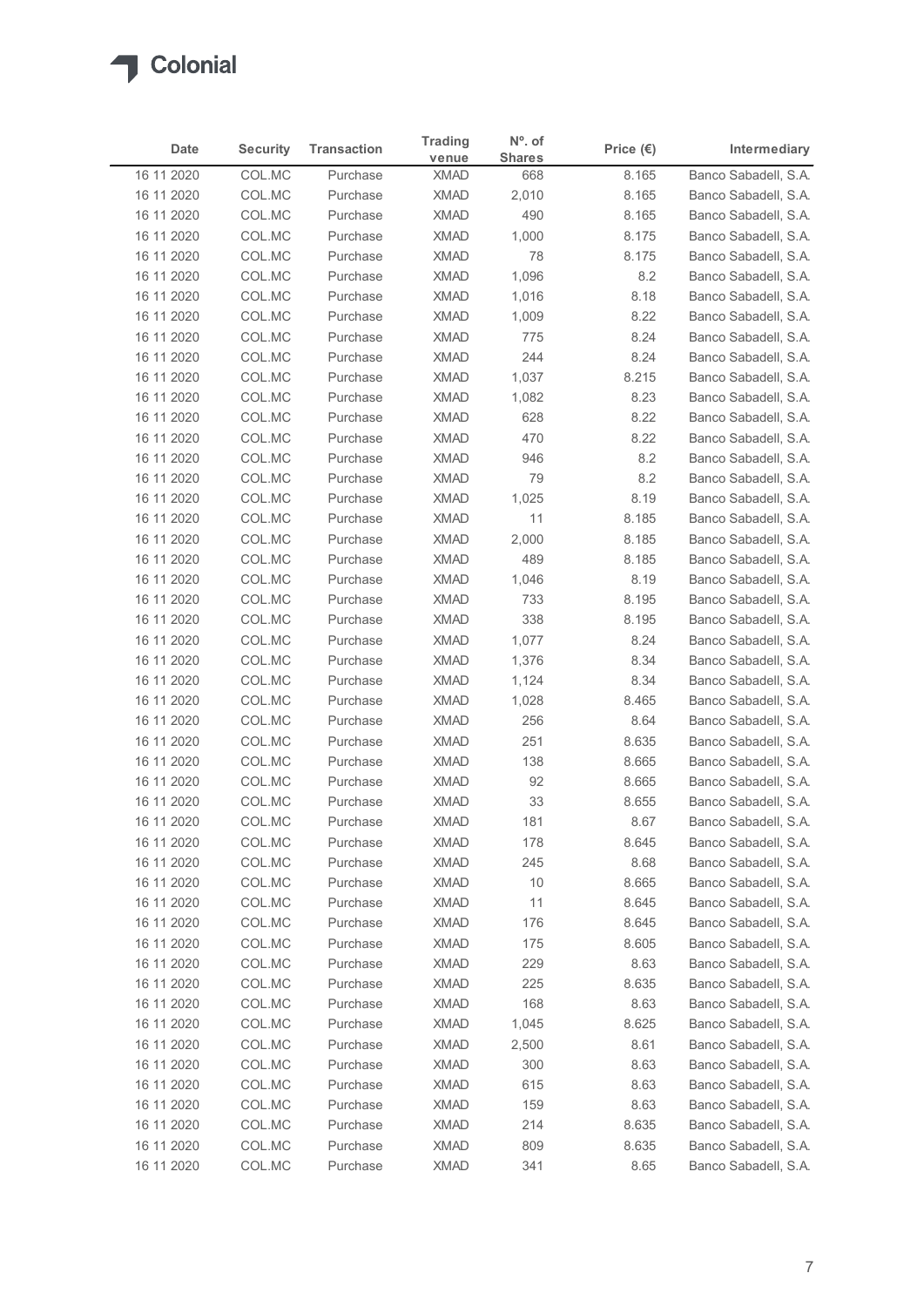| <b>Security</b><br><b>Transaction</b><br>Intermediary<br>Date<br>Price $(\epsilon)$<br><b>Shares</b><br>venue<br>Banco Sabadell, S.A.<br>16 11 2020<br>COL.MC<br><b>XMAD</b><br>Purchase<br>342<br>8.65<br>COL.MC<br>342<br>Banco Sabadell, S.A.<br>16 11 2020<br>Purchase<br><b>XMAD</b><br>8.65<br>COL.MC<br><b>XMAD</b><br>350<br>Banco Sabadell, S.A.<br>16 11 2020<br>Purchase<br>8.67<br><b>XMAD</b><br>387<br>16 11 2020<br>COL.MC<br>Purchase<br>8.67<br>Banco Sabadell, S.A.<br>COL.MC<br><b>XMAD</b><br>282<br>16 11 2020<br>Purchase<br>8.68<br>Banco Sabadell, S.A.<br>COL.MC<br><b>XMAD</b><br>Banco Sabadell, S.A.<br>16 11 2020<br>Purchase<br>1,016<br>8.685<br>COL.MC<br><b>XMAD</b><br>Banco Sabadell, S.A.<br>16 11 2020<br>Purchase<br>1,017<br>8.71<br>16 11 2020<br>COL.MC<br><b>XMAD</b><br>1,097<br>8.585<br>Banco Sabadell, S.A.<br>Purchase<br>COL.MC<br>255<br>16 11 2020<br><b>XMAD</b><br>8.495<br>Banco Sabadell, S.A.<br>Purchase<br>COL.MC<br><b>XMAD</b><br>754<br>16 11 2020<br>Purchase<br>8.495<br>Banco Sabadell, S.A.<br>COL.MC<br><b>XMAD</b><br>16 11 2020<br>Purchase<br>1,098<br>8.56<br>Banco Sabadell, S.A.<br>COL.MC<br><b>XMAD</b><br>Banco Sabadell, S.A.<br>16 11 2020<br>Purchase<br>1,048<br>8.545<br><b>XMAD</b><br>16 11 2020<br>COL.MC<br>Purchase<br>667<br>8.59<br>Banco Sabadell, S.A.<br>16 11 2020<br>COL.MC<br>XMAD<br>401<br>8.59<br>Banco Sabadell, S.A.<br>Purchase<br>16 11 2020<br>Banco Sabadell, S.A.<br>COL.MC<br>Purchase<br>XMAD<br>237<br>8.64<br>XMAD<br>8.64<br>16 11 2020<br>COL.MC<br>Purchase<br>838<br>Banco Sabadell, S.A.<br><b>XMAD</b><br>8.675<br>16 11 2020<br>COL.MC<br>Purchase<br>795<br>Banco Sabadell, S.A.<br>COL.MC<br><b>XMAD</b><br>96<br>8.675<br>16 11 2020<br>Purchase<br>Banco Sabadell, S.A.<br><b>XMAD</b><br>16 11 2020<br>COL.MC<br>Purchase<br>114<br>8.675<br>16 11 2020<br>COL.MC<br>Purchase<br><b>XMAD</b><br>1,038<br>8.62<br>Banco Sabadell, S.A.<br>8.625<br>16 11 2020<br>COL.MC<br><b>XMAD</b><br>672<br>Banco Sabadell, S.A.<br>Purchase<br>16 11 2020<br>COL.MC<br>XMAD<br>399<br>8.625<br>Banco Sabadell, S.A.<br>Purchase<br>16 11 2020<br>COL.MC<br>Purchase<br>XMAD<br>485<br>8.615<br>Banco Sabadell, S.A.<br>16 11 2020<br>COL.MC<br>Purchase<br><b>XMAD</b><br>549<br>8.615<br>Banco Sabadell, S.A.<br><b>XMAD</b><br>16 11 2020<br>COL.MC<br>Purchase<br>138<br>8.625<br>Banco Sabadell, S.A.<br>COL.MC<br>8.625<br>16 11 2020<br>Purchase<br><b>XMAD</b><br>1,000<br>Banco Sabadell, S.A.<br><b>XMAD</b><br>16 11 2020<br>COL.MC<br>802<br>8.625<br>Banco Sabadell, S.A.<br>Purchase<br><b>XMAD</b><br>8.575<br>17 11 2020<br>COL.MC<br>1,580<br>Purchase<br>COL.MC<br><b>XMAD</b><br>8.575<br>17 11 2020<br>Purchase<br>537<br>Banco Sabadell, S.A.<br>COL.MC<br><b>XMAD</b><br>17 11 2020<br>Purchase<br>1,091<br>8.52<br>Banco Sabadell, S.A.<br><b>XMAD</b><br>17 11 2020<br>COL.MC<br>Purchase<br>1,010<br>8.465<br>Banco Sabadell, S.A.<br>17 11 2020<br>COL.MC<br>Purchase<br><b>XMAD</b><br>1,490<br>8.465<br>Banco Sabadell, S.A.<br><b>XMAD</b><br>17 11 2020<br>COL.MC<br>Purchase<br>1,053<br>8.43<br>Banco Sabadell, S.A.<br><b>XMAD</b><br>8.405<br>17 11 2020<br>COL.MC<br>Purchase<br>1,200<br>Banco Sabadell, S.A.<br>XMAD<br>17 11 2020<br>COL.MC<br>Purchase<br>204<br>8.405<br>Banco Sabadell, S.A.<br>17 11 2020<br>COL.MC<br>Purchase<br><b>XMAD</b><br>1,077<br>8.415<br>Banco Sabadell, S.A.<br>17 11 2020<br>COL.MC<br>Purchase<br><b>XMAD</b><br>1,096<br>8.405<br>Banco Sabadell, S.A.<br>COL.MC<br>8.355<br>17 11 2020<br><b>XMAD</b><br>1,096<br>Banco Sabadell, S.A.<br>Purchase<br>XMAD<br>8.365<br>17 11 2020<br>COL.MC<br>Purchase<br>746<br>Banco Sabadell, S.A.<br><b>XMAD</b><br>277<br>8.365<br>17 11 2020<br>COL.MC<br>Purchase<br>Banco Sabadell, S.A.<br>COL.MC<br><b>XMAD</b><br>1,078<br>8.325<br>Banco Sabadell, S.A.<br>17 11 2020<br>Purchase<br><b>XMAD</b><br>17 11 2020<br>COL.MC<br>Purchase<br>1,050<br>8.33<br>Banco Sabadell, S.A.<br>17 11 2020<br>COL.MC<br>Purchase<br><b>XMAD</b><br>420<br>8.32<br>Banco Sabadell, S.A.<br>633<br>8.32<br>17 11 2020<br>COL.MC<br><b>XMAD</b><br>Banco Sabadell, S.A.<br>Purchase<br>XMAD<br>8.265<br>17 11 2020<br>COL.MC<br>Purchase<br>1,033<br>Banco Sabadell, S.A. |
|------------------------------------------------------------------------------------------------------------------------------------------------------------------------------------------------------------------------------------------------------------------------------------------------------------------------------------------------------------------------------------------------------------------------------------------------------------------------------------------------------------------------------------------------------------------------------------------------------------------------------------------------------------------------------------------------------------------------------------------------------------------------------------------------------------------------------------------------------------------------------------------------------------------------------------------------------------------------------------------------------------------------------------------------------------------------------------------------------------------------------------------------------------------------------------------------------------------------------------------------------------------------------------------------------------------------------------------------------------------------------------------------------------------------------------------------------------------------------------------------------------------------------------------------------------------------------------------------------------------------------------------------------------------------------------------------------------------------------------------------------------------------------------------------------------------------------------------------------------------------------------------------------------------------------------------------------------------------------------------------------------------------------------------------------------------------------------------------------------------------------------------------------------------------------------------------------------------------------------------------------------------------------------------------------------------------------------------------------------------------------------------------------------------------------------------------------------------------------------------------------------------------------------------------------------------------------------------------------------------------------------------------------------------------------------------------------------------------------------------------------------------------------------------------------------------------------------------------------------------------------------------------------------------------------------------------------------------------------------------------------------------------------------------------------------------------------------------------------------------------------------------------------------------------------------------------------------------------------------------------------------------------------------------------------------------------------------------------------------------------------------------------------------------------------------------------------------------------------------------------------------------------------------------------------------------------------------------------------------------------------------------------------------------------------------------------------------------------------------------------------------------------------------------------------------------------------------------------------------------------------------------------------------------------------------------------------------------------------------------------------------------------------------------------------------------------------------------------------------------------------------------------------------------------------------------------------------------------------------------------------------------------------------------|
| Banco Sabadell, S.A.<br>Banco Sabadell, S.A.                                                                                                                                                                                                                                                                                                                                                                                                                                                                                                                                                                                                                                                                                                                                                                                                                                                                                                                                                                                                                                                                                                                                                                                                                                                                                                                                                                                                                                                                                                                                                                                                                                                                                                                                                                                                                                                                                                                                                                                                                                                                                                                                                                                                                                                                                                                                                                                                                                                                                                                                                                                                                                                                                                                                                                                                                                                                                                                                                                                                                                                                                                                                                                                                                                                                                                                                                                                                                                                                                                                                                                                                                                                                                                                                                                                                                                                                                                                                                                                                                                                                                                                                                                                                                                             |
|                                                                                                                                                                                                                                                                                                                                                                                                                                                                                                                                                                                                                                                                                                                                                                                                                                                                                                                                                                                                                                                                                                                                                                                                                                                                                                                                                                                                                                                                                                                                                                                                                                                                                                                                                                                                                                                                                                                                                                                                                                                                                                                                                                                                                                                                                                                                                                                                                                                                                                                                                                                                                                                                                                                                                                                                                                                                                                                                                                                                                                                                                                                                                                                                                                                                                                                                                                                                                                                                                                                                                                                                                                                                                                                                                                                                                                                                                                                                                                                                                                                                                                                                                                                                                                                                                          |
|                                                                                                                                                                                                                                                                                                                                                                                                                                                                                                                                                                                                                                                                                                                                                                                                                                                                                                                                                                                                                                                                                                                                                                                                                                                                                                                                                                                                                                                                                                                                                                                                                                                                                                                                                                                                                                                                                                                                                                                                                                                                                                                                                                                                                                                                                                                                                                                                                                                                                                                                                                                                                                                                                                                                                                                                                                                                                                                                                                                                                                                                                                                                                                                                                                                                                                                                                                                                                                                                                                                                                                                                                                                                                                                                                                                                                                                                                                                                                                                                                                                                                                                                                                                                                                                                                          |
|                                                                                                                                                                                                                                                                                                                                                                                                                                                                                                                                                                                                                                                                                                                                                                                                                                                                                                                                                                                                                                                                                                                                                                                                                                                                                                                                                                                                                                                                                                                                                                                                                                                                                                                                                                                                                                                                                                                                                                                                                                                                                                                                                                                                                                                                                                                                                                                                                                                                                                                                                                                                                                                                                                                                                                                                                                                                                                                                                                                                                                                                                                                                                                                                                                                                                                                                                                                                                                                                                                                                                                                                                                                                                                                                                                                                                                                                                                                                                                                                                                                                                                                                                                                                                                                                                          |
|                                                                                                                                                                                                                                                                                                                                                                                                                                                                                                                                                                                                                                                                                                                                                                                                                                                                                                                                                                                                                                                                                                                                                                                                                                                                                                                                                                                                                                                                                                                                                                                                                                                                                                                                                                                                                                                                                                                                                                                                                                                                                                                                                                                                                                                                                                                                                                                                                                                                                                                                                                                                                                                                                                                                                                                                                                                                                                                                                                                                                                                                                                                                                                                                                                                                                                                                                                                                                                                                                                                                                                                                                                                                                                                                                                                                                                                                                                                                                                                                                                                                                                                                                                                                                                                                                          |
|                                                                                                                                                                                                                                                                                                                                                                                                                                                                                                                                                                                                                                                                                                                                                                                                                                                                                                                                                                                                                                                                                                                                                                                                                                                                                                                                                                                                                                                                                                                                                                                                                                                                                                                                                                                                                                                                                                                                                                                                                                                                                                                                                                                                                                                                                                                                                                                                                                                                                                                                                                                                                                                                                                                                                                                                                                                                                                                                                                                                                                                                                                                                                                                                                                                                                                                                                                                                                                                                                                                                                                                                                                                                                                                                                                                                                                                                                                                                                                                                                                                                                                                                                                                                                                                                                          |
|                                                                                                                                                                                                                                                                                                                                                                                                                                                                                                                                                                                                                                                                                                                                                                                                                                                                                                                                                                                                                                                                                                                                                                                                                                                                                                                                                                                                                                                                                                                                                                                                                                                                                                                                                                                                                                                                                                                                                                                                                                                                                                                                                                                                                                                                                                                                                                                                                                                                                                                                                                                                                                                                                                                                                                                                                                                                                                                                                                                                                                                                                                                                                                                                                                                                                                                                                                                                                                                                                                                                                                                                                                                                                                                                                                                                                                                                                                                                                                                                                                                                                                                                                                                                                                                                                          |
|                                                                                                                                                                                                                                                                                                                                                                                                                                                                                                                                                                                                                                                                                                                                                                                                                                                                                                                                                                                                                                                                                                                                                                                                                                                                                                                                                                                                                                                                                                                                                                                                                                                                                                                                                                                                                                                                                                                                                                                                                                                                                                                                                                                                                                                                                                                                                                                                                                                                                                                                                                                                                                                                                                                                                                                                                                                                                                                                                                                                                                                                                                                                                                                                                                                                                                                                                                                                                                                                                                                                                                                                                                                                                                                                                                                                                                                                                                                                                                                                                                                                                                                                                                                                                                                                                          |
|                                                                                                                                                                                                                                                                                                                                                                                                                                                                                                                                                                                                                                                                                                                                                                                                                                                                                                                                                                                                                                                                                                                                                                                                                                                                                                                                                                                                                                                                                                                                                                                                                                                                                                                                                                                                                                                                                                                                                                                                                                                                                                                                                                                                                                                                                                                                                                                                                                                                                                                                                                                                                                                                                                                                                                                                                                                                                                                                                                                                                                                                                                                                                                                                                                                                                                                                                                                                                                                                                                                                                                                                                                                                                                                                                                                                                                                                                                                                                                                                                                                                                                                                                                                                                                                                                          |
|                                                                                                                                                                                                                                                                                                                                                                                                                                                                                                                                                                                                                                                                                                                                                                                                                                                                                                                                                                                                                                                                                                                                                                                                                                                                                                                                                                                                                                                                                                                                                                                                                                                                                                                                                                                                                                                                                                                                                                                                                                                                                                                                                                                                                                                                                                                                                                                                                                                                                                                                                                                                                                                                                                                                                                                                                                                                                                                                                                                                                                                                                                                                                                                                                                                                                                                                                                                                                                                                                                                                                                                                                                                                                                                                                                                                                                                                                                                                                                                                                                                                                                                                                                                                                                                                                          |
|                                                                                                                                                                                                                                                                                                                                                                                                                                                                                                                                                                                                                                                                                                                                                                                                                                                                                                                                                                                                                                                                                                                                                                                                                                                                                                                                                                                                                                                                                                                                                                                                                                                                                                                                                                                                                                                                                                                                                                                                                                                                                                                                                                                                                                                                                                                                                                                                                                                                                                                                                                                                                                                                                                                                                                                                                                                                                                                                                                                                                                                                                                                                                                                                                                                                                                                                                                                                                                                                                                                                                                                                                                                                                                                                                                                                                                                                                                                                                                                                                                                                                                                                                                                                                                                                                          |
|                                                                                                                                                                                                                                                                                                                                                                                                                                                                                                                                                                                                                                                                                                                                                                                                                                                                                                                                                                                                                                                                                                                                                                                                                                                                                                                                                                                                                                                                                                                                                                                                                                                                                                                                                                                                                                                                                                                                                                                                                                                                                                                                                                                                                                                                                                                                                                                                                                                                                                                                                                                                                                                                                                                                                                                                                                                                                                                                                                                                                                                                                                                                                                                                                                                                                                                                                                                                                                                                                                                                                                                                                                                                                                                                                                                                                                                                                                                                                                                                                                                                                                                                                                                                                                                                                          |
|                                                                                                                                                                                                                                                                                                                                                                                                                                                                                                                                                                                                                                                                                                                                                                                                                                                                                                                                                                                                                                                                                                                                                                                                                                                                                                                                                                                                                                                                                                                                                                                                                                                                                                                                                                                                                                                                                                                                                                                                                                                                                                                                                                                                                                                                                                                                                                                                                                                                                                                                                                                                                                                                                                                                                                                                                                                                                                                                                                                                                                                                                                                                                                                                                                                                                                                                                                                                                                                                                                                                                                                                                                                                                                                                                                                                                                                                                                                                                                                                                                                                                                                                                                                                                                                                                          |
|                                                                                                                                                                                                                                                                                                                                                                                                                                                                                                                                                                                                                                                                                                                                                                                                                                                                                                                                                                                                                                                                                                                                                                                                                                                                                                                                                                                                                                                                                                                                                                                                                                                                                                                                                                                                                                                                                                                                                                                                                                                                                                                                                                                                                                                                                                                                                                                                                                                                                                                                                                                                                                                                                                                                                                                                                                                                                                                                                                                                                                                                                                                                                                                                                                                                                                                                                                                                                                                                                                                                                                                                                                                                                                                                                                                                                                                                                                                                                                                                                                                                                                                                                                                                                                                                                          |
|                                                                                                                                                                                                                                                                                                                                                                                                                                                                                                                                                                                                                                                                                                                                                                                                                                                                                                                                                                                                                                                                                                                                                                                                                                                                                                                                                                                                                                                                                                                                                                                                                                                                                                                                                                                                                                                                                                                                                                                                                                                                                                                                                                                                                                                                                                                                                                                                                                                                                                                                                                                                                                                                                                                                                                                                                                                                                                                                                                                                                                                                                                                                                                                                                                                                                                                                                                                                                                                                                                                                                                                                                                                                                                                                                                                                                                                                                                                                                                                                                                                                                                                                                                                                                                                                                          |
|                                                                                                                                                                                                                                                                                                                                                                                                                                                                                                                                                                                                                                                                                                                                                                                                                                                                                                                                                                                                                                                                                                                                                                                                                                                                                                                                                                                                                                                                                                                                                                                                                                                                                                                                                                                                                                                                                                                                                                                                                                                                                                                                                                                                                                                                                                                                                                                                                                                                                                                                                                                                                                                                                                                                                                                                                                                                                                                                                                                                                                                                                                                                                                                                                                                                                                                                                                                                                                                                                                                                                                                                                                                                                                                                                                                                                                                                                                                                                                                                                                                                                                                                                                                                                                                                                          |
|                                                                                                                                                                                                                                                                                                                                                                                                                                                                                                                                                                                                                                                                                                                                                                                                                                                                                                                                                                                                                                                                                                                                                                                                                                                                                                                                                                                                                                                                                                                                                                                                                                                                                                                                                                                                                                                                                                                                                                                                                                                                                                                                                                                                                                                                                                                                                                                                                                                                                                                                                                                                                                                                                                                                                                                                                                                                                                                                                                                                                                                                                                                                                                                                                                                                                                                                                                                                                                                                                                                                                                                                                                                                                                                                                                                                                                                                                                                                                                                                                                                                                                                                                                                                                                                                                          |
|                                                                                                                                                                                                                                                                                                                                                                                                                                                                                                                                                                                                                                                                                                                                                                                                                                                                                                                                                                                                                                                                                                                                                                                                                                                                                                                                                                                                                                                                                                                                                                                                                                                                                                                                                                                                                                                                                                                                                                                                                                                                                                                                                                                                                                                                                                                                                                                                                                                                                                                                                                                                                                                                                                                                                                                                                                                                                                                                                                                                                                                                                                                                                                                                                                                                                                                                                                                                                                                                                                                                                                                                                                                                                                                                                                                                                                                                                                                                                                                                                                                                                                                                                                                                                                                                                          |
|                                                                                                                                                                                                                                                                                                                                                                                                                                                                                                                                                                                                                                                                                                                                                                                                                                                                                                                                                                                                                                                                                                                                                                                                                                                                                                                                                                                                                                                                                                                                                                                                                                                                                                                                                                                                                                                                                                                                                                                                                                                                                                                                                                                                                                                                                                                                                                                                                                                                                                                                                                                                                                                                                                                                                                                                                                                                                                                                                                                                                                                                                                                                                                                                                                                                                                                                                                                                                                                                                                                                                                                                                                                                                                                                                                                                                                                                                                                                                                                                                                                                                                                                                                                                                                                                                          |
|                                                                                                                                                                                                                                                                                                                                                                                                                                                                                                                                                                                                                                                                                                                                                                                                                                                                                                                                                                                                                                                                                                                                                                                                                                                                                                                                                                                                                                                                                                                                                                                                                                                                                                                                                                                                                                                                                                                                                                                                                                                                                                                                                                                                                                                                                                                                                                                                                                                                                                                                                                                                                                                                                                                                                                                                                                                                                                                                                                                                                                                                                                                                                                                                                                                                                                                                                                                                                                                                                                                                                                                                                                                                                                                                                                                                                                                                                                                                                                                                                                                                                                                                                                                                                                                                                          |
|                                                                                                                                                                                                                                                                                                                                                                                                                                                                                                                                                                                                                                                                                                                                                                                                                                                                                                                                                                                                                                                                                                                                                                                                                                                                                                                                                                                                                                                                                                                                                                                                                                                                                                                                                                                                                                                                                                                                                                                                                                                                                                                                                                                                                                                                                                                                                                                                                                                                                                                                                                                                                                                                                                                                                                                                                                                                                                                                                                                                                                                                                                                                                                                                                                                                                                                                                                                                                                                                                                                                                                                                                                                                                                                                                                                                                                                                                                                                                                                                                                                                                                                                                                                                                                                                                          |
|                                                                                                                                                                                                                                                                                                                                                                                                                                                                                                                                                                                                                                                                                                                                                                                                                                                                                                                                                                                                                                                                                                                                                                                                                                                                                                                                                                                                                                                                                                                                                                                                                                                                                                                                                                                                                                                                                                                                                                                                                                                                                                                                                                                                                                                                                                                                                                                                                                                                                                                                                                                                                                                                                                                                                                                                                                                                                                                                                                                                                                                                                                                                                                                                                                                                                                                                                                                                                                                                                                                                                                                                                                                                                                                                                                                                                                                                                                                                                                                                                                                                                                                                                                                                                                                                                          |
|                                                                                                                                                                                                                                                                                                                                                                                                                                                                                                                                                                                                                                                                                                                                                                                                                                                                                                                                                                                                                                                                                                                                                                                                                                                                                                                                                                                                                                                                                                                                                                                                                                                                                                                                                                                                                                                                                                                                                                                                                                                                                                                                                                                                                                                                                                                                                                                                                                                                                                                                                                                                                                                                                                                                                                                                                                                                                                                                                                                                                                                                                                                                                                                                                                                                                                                                                                                                                                                                                                                                                                                                                                                                                                                                                                                                                                                                                                                                                                                                                                                                                                                                                                                                                                                                                          |
|                                                                                                                                                                                                                                                                                                                                                                                                                                                                                                                                                                                                                                                                                                                                                                                                                                                                                                                                                                                                                                                                                                                                                                                                                                                                                                                                                                                                                                                                                                                                                                                                                                                                                                                                                                                                                                                                                                                                                                                                                                                                                                                                                                                                                                                                                                                                                                                                                                                                                                                                                                                                                                                                                                                                                                                                                                                                                                                                                                                                                                                                                                                                                                                                                                                                                                                                                                                                                                                                                                                                                                                                                                                                                                                                                                                                                                                                                                                                                                                                                                                                                                                                                                                                                                                                                          |
|                                                                                                                                                                                                                                                                                                                                                                                                                                                                                                                                                                                                                                                                                                                                                                                                                                                                                                                                                                                                                                                                                                                                                                                                                                                                                                                                                                                                                                                                                                                                                                                                                                                                                                                                                                                                                                                                                                                                                                                                                                                                                                                                                                                                                                                                                                                                                                                                                                                                                                                                                                                                                                                                                                                                                                                                                                                                                                                                                                                                                                                                                                                                                                                                                                                                                                                                                                                                                                                                                                                                                                                                                                                                                                                                                                                                                                                                                                                                                                                                                                                                                                                                                                                                                                                                                          |
|                                                                                                                                                                                                                                                                                                                                                                                                                                                                                                                                                                                                                                                                                                                                                                                                                                                                                                                                                                                                                                                                                                                                                                                                                                                                                                                                                                                                                                                                                                                                                                                                                                                                                                                                                                                                                                                                                                                                                                                                                                                                                                                                                                                                                                                                                                                                                                                                                                                                                                                                                                                                                                                                                                                                                                                                                                                                                                                                                                                                                                                                                                                                                                                                                                                                                                                                                                                                                                                                                                                                                                                                                                                                                                                                                                                                                                                                                                                                                                                                                                                                                                                                                                                                                                                                                          |
|                                                                                                                                                                                                                                                                                                                                                                                                                                                                                                                                                                                                                                                                                                                                                                                                                                                                                                                                                                                                                                                                                                                                                                                                                                                                                                                                                                                                                                                                                                                                                                                                                                                                                                                                                                                                                                                                                                                                                                                                                                                                                                                                                                                                                                                                                                                                                                                                                                                                                                                                                                                                                                                                                                                                                                                                                                                                                                                                                                                                                                                                                                                                                                                                                                                                                                                                                                                                                                                                                                                                                                                                                                                                                                                                                                                                                                                                                                                                                                                                                                                                                                                                                                                                                                                                                          |
|                                                                                                                                                                                                                                                                                                                                                                                                                                                                                                                                                                                                                                                                                                                                                                                                                                                                                                                                                                                                                                                                                                                                                                                                                                                                                                                                                                                                                                                                                                                                                                                                                                                                                                                                                                                                                                                                                                                                                                                                                                                                                                                                                                                                                                                                                                                                                                                                                                                                                                                                                                                                                                                                                                                                                                                                                                                                                                                                                                                                                                                                                                                                                                                                                                                                                                                                                                                                                                                                                                                                                                                                                                                                                                                                                                                                                                                                                                                                                                                                                                                                                                                                                                                                                                                                                          |
|                                                                                                                                                                                                                                                                                                                                                                                                                                                                                                                                                                                                                                                                                                                                                                                                                                                                                                                                                                                                                                                                                                                                                                                                                                                                                                                                                                                                                                                                                                                                                                                                                                                                                                                                                                                                                                                                                                                                                                                                                                                                                                                                                                                                                                                                                                                                                                                                                                                                                                                                                                                                                                                                                                                                                                                                                                                                                                                                                                                                                                                                                                                                                                                                                                                                                                                                                                                                                                                                                                                                                                                                                                                                                                                                                                                                                                                                                                                                                                                                                                                                                                                                                                                                                                                                                          |
|                                                                                                                                                                                                                                                                                                                                                                                                                                                                                                                                                                                                                                                                                                                                                                                                                                                                                                                                                                                                                                                                                                                                                                                                                                                                                                                                                                                                                                                                                                                                                                                                                                                                                                                                                                                                                                                                                                                                                                                                                                                                                                                                                                                                                                                                                                                                                                                                                                                                                                                                                                                                                                                                                                                                                                                                                                                                                                                                                                                                                                                                                                                                                                                                                                                                                                                                                                                                                                                                                                                                                                                                                                                                                                                                                                                                                                                                                                                                                                                                                                                                                                                                                                                                                                                                                          |
|                                                                                                                                                                                                                                                                                                                                                                                                                                                                                                                                                                                                                                                                                                                                                                                                                                                                                                                                                                                                                                                                                                                                                                                                                                                                                                                                                                                                                                                                                                                                                                                                                                                                                                                                                                                                                                                                                                                                                                                                                                                                                                                                                                                                                                                                                                                                                                                                                                                                                                                                                                                                                                                                                                                                                                                                                                                                                                                                                                                                                                                                                                                                                                                                                                                                                                                                                                                                                                                                                                                                                                                                                                                                                                                                                                                                                                                                                                                                                                                                                                                                                                                                                                                                                                                                                          |
|                                                                                                                                                                                                                                                                                                                                                                                                                                                                                                                                                                                                                                                                                                                                                                                                                                                                                                                                                                                                                                                                                                                                                                                                                                                                                                                                                                                                                                                                                                                                                                                                                                                                                                                                                                                                                                                                                                                                                                                                                                                                                                                                                                                                                                                                                                                                                                                                                                                                                                                                                                                                                                                                                                                                                                                                                                                                                                                                                                                                                                                                                                                                                                                                                                                                                                                                                                                                                                                                                                                                                                                                                                                                                                                                                                                                                                                                                                                                                                                                                                                                                                                                                                                                                                                                                          |
|                                                                                                                                                                                                                                                                                                                                                                                                                                                                                                                                                                                                                                                                                                                                                                                                                                                                                                                                                                                                                                                                                                                                                                                                                                                                                                                                                                                                                                                                                                                                                                                                                                                                                                                                                                                                                                                                                                                                                                                                                                                                                                                                                                                                                                                                                                                                                                                                                                                                                                                                                                                                                                                                                                                                                                                                                                                                                                                                                                                                                                                                                                                                                                                                                                                                                                                                                                                                                                                                                                                                                                                                                                                                                                                                                                                                                                                                                                                                                                                                                                                                                                                                                                                                                                                                                          |
|                                                                                                                                                                                                                                                                                                                                                                                                                                                                                                                                                                                                                                                                                                                                                                                                                                                                                                                                                                                                                                                                                                                                                                                                                                                                                                                                                                                                                                                                                                                                                                                                                                                                                                                                                                                                                                                                                                                                                                                                                                                                                                                                                                                                                                                                                                                                                                                                                                                                                                                                                                                                                                                                                                                                                                                                                                                                                                                                                                                                                                                                                                                                                                                                                                                                                                                                                                                                                                                                                                                                                                                                                                                                                                                                                                                                                                                                                                                                                                                                                                                                                                                                                                                                                                                                                          |
|                                                                                                                                                                                                                                                                                                                                                                                                                                                                                                                                                                                                                                                                                                                                                                                                                                                                                                                                                                                                                                                                                                                                                                                                                                                                                                                                                                                                                                                                                                                                                                                                                                                                                                                                                                                                                                                                                                                                                                                                                                                                                                                                                                                                                                                                                                                                                                                                                                                                                                                                                                                                                                                                                                                                                                                                                                                                                                                                                                                                                                                                                                                                                                                                                                                                                                                                                                                                                                                                                                                                                                                                                                                                                                                                                                                                                                                                                                                                                                                                                                                                                                                                                                                                                                                                                          |
|                                                                                                                                                                                                                                                                                                                                                                                                                                                                                                                                                                                                                                                                                                                                                                                                                                                                                                                                                                                                                                                                                                                                                                                                                                                                                                                                                                                                                                                                                                                                                                                                                                                                                                                                                                                                                                                                                                                                                                                                                                                                                                                                                                                                                                                                                                                                                                                                                                                                                                                                                                                                                                                                                                                                                                                                                                                                                                                                                                                                                                                                                                                                                                                                                                                                                                                                                                                                                                                                                                                                                                                                                                                                                                                                                                                                                                                                                                                                                                                                                                                                                                                                                                                                                                                                                          |
|                                                                                                                                                                                                                                                                                                                                                                                                                                                                                                                                                                                                                                                                                                                                                                                                                                                                                                                                                                                                                                                                                                                                                                                                                                                                                                                                                                                                                                                                                                                                                                                                                                                                                                                                                                                                                                                                                                                                                                                                                                                                                                                                                                                                                                                                                                                                                                                                                                                                                                                                                                                                                                                                                                                                                                                                                                                                                                                                                                                                                                                                                                                                                                                                                                                                                                                                                                                                                                                                                                                                                                                                                                                                                                                                                                                                                                                                                                                                                                                                                                                                                                                                                                                                                                                                                          |
|                                                                                                                                                                                                                                                                                                                                                                                                                                                                                                                                                                                                                                                                                                                                                                                                                                                                                                                                                                                                                                                                                                                                                                                                                                                                                                                                                                                                                                                                                                                                                                                                                                                                                                                                                                                                                                                                                                                                                                                                                                                                                                                                                                                                                                                                                                                                                                                                                                                                                                                                                                                                                                                                                                                                                                                                                                                                                                                                                                                                                                                                                                                                                                                                                                                                                                                                                                                                                                                                                                                                                                                                                                                                                                                                                                                                                                                                                                                                                                                                                                                                                                                                                                                                                                                                                          |
|                                                                                                                                                                                                                                                                                                                                                                                                                                                                                                                                                                                                                                                                                                                                                                                                                                                                                                                                                                                                                                                                                                                                                                                                                                                                                                                                                                                                                                                                                                                                                                                                                                                                                                                                                                                                                                                                                                                                                                                                                                                                                                                                                                                                                                                                                                                                                                                                                                                                                                                                                                                                                                                                                                                                                                                                                                                                                                                                                                                                                                                                                                                                                                                                                                                                                                                                                                                                                                                                                                                                                                                                                                                                                                                                                                                                                                                                                                                                                                                                                                                                                                                                                                                                                                                                                          |
|                                                                                                                                                                                                                                                                                                                                                                                                                                                                                                                                                                                                                                                                                                                                                                                                                                                                                                                                                                                                                                                                                                                                                                                                                                                                                                                                                                                                                                                                                                                                                                                                                                                                                                                                                                                                                                                                                                                                                                                                                                                                                                                                                                                                                                                                                                                                                                                                                                                                                                                                                                                                                                                                                                                                                                                                                                                                                                                                                                                                                                                                                                                                                                                                                                                                                                                                                                                                                                                                                                                                                                                                                                                                                                                                                                                                                                                                                                                                                                                                                                                                                                                                                                                                                                                                                          |
|                                                                                                                                                                                                                                                                                                                                                                                                                                                                                                                                                                                                                                                                                                                                                                                                                                                                                                                                                                                                                                                                                                                                                                                                                                                                                                                                                                                                                                                                                                                                                                                                                                                                                                                                                                                                                                                                                                                                                                                                                                                                                                                                                                                                                                                                                                                                                                                                                                                                                                                                                                                                                                                                                                                                                                                                                                                                                                                                                                                                                                                                                                                                                                                                                                                                                                                                                                                                                                                                                                                                                                                                                                                                                                                                                                                                                                                                                                                                                                                                                                                                                                                                                                                                                                                                                          |
| <b>XMAD</b><br>8.285<br>17 11 2020<br>COL.MC<br>Purchase<br>1,097<br>Banco Sabadell, S.A.                                                                                                                                                                                                                                                                                                                                                                                                                                                                                                                                                                                                                                                                                                                                                                                                                                                                                                                                                                                                                                                                                                                                                                                                                                                                                                                                                                                                                                                                                                                                                                                                                                                                                                                                                                                                                                                                                                                                                                                                                                                                                                                                                                                                                                                                                                                                                                                                                                                                                                                                                                                                                                                                                                                                                                                                                                                                                                                                                                                                                                                                                                                                                                                                                                                                                                                                                                                                                                                                                                                                                                                                                                                                                                                                                                                                                                                                                                                                                                                                                                                                                                                                                                                                |
| <b>XMAD</b><br>17 11 2020<br>COL.MC<br>Purchase<br>1,079<br>8.29<br>Banco Sabadell, S.A.                                                                                                                                                                                                                                                                                                                                                                                                                                                                                                                                                                                                                                                                                                                                                                                                                                                                                                                                                                                                                                                                                                                                                                                                                                                                                                                                                                                                                                                                                                                                                                                                                                                                                                                                                                                                                                                                                                                                                                                                                                                                                                                                                                                                                                                                                                                                                                                                                                                                                                                                                                                                                                                                                                                                                                                                                                                                                                                                                                                                                                                                                                                                                                                                                                                                                                                                                                                                                                                                                                                                                                                                                                                                                                                                                                                                                                                                                                                                                                                                                                                                                                                                                                                                 |
| <b>XMAD</b><br>720<br>8.28<br>17 11 2020<br>COL.MC<br>Purchase<br>Banco Sabadell, S.A.                                                                                                                                                                                                                                                                                                                                                                                                                                                                                                                                                                                                                                                                                                                                                                                                                                                                                                                                                                                                                                                                                                                                                                                                                                                                                                                                                                                                                                                                                                                                                                                                                                                                                                                                                                                                                                                                                                                                                                                                                                                                                                                                                                                                                                                                                                                                                                                                                                                                                                                                                                                                                                                                                                                                                                                                                                                                                                                                                                                                                                                                                                                                                                                                                                                                                                                                                                                                                                                                                                                                                                                                                                                                                                                                                                                                                                                                                                                                                                                                                                                                                                                                                                                                   |
| 17 11 2020<br>COL.MC<br>Purchase<br><b>XMAD</b><br>306<br>8.28<br>Banco Sabadell, S.A.<br>17 11 2020<br>COL.MC<br><b>XMAD</b><br>8.23<br>Banco Sabadell, S.A.<br>Purchase<br>1,068                                                                                                                                                                                                                                                                                                                                                                                                                                                                                                                                                                                                                                                                                                                                                                                                                                                                                                                                                                                                                                                                                                                                                                                                                                                                                                                                                                                                                                                                                                                                                                                                                                                                                                                                                                                                                                                                                                                                                                                                                                                                                                                                                                                                                                                                                                                                                                                                                                                                                                                                                                                                                                                                                                                                                                                                                                                                                                                                                                                                                                                                                                                                                                                                                                                                                                                                                                                                                                                                                                                                                                                                                                                                                                                                                                                                                                                                                                                                                                                                                                                                                                       |